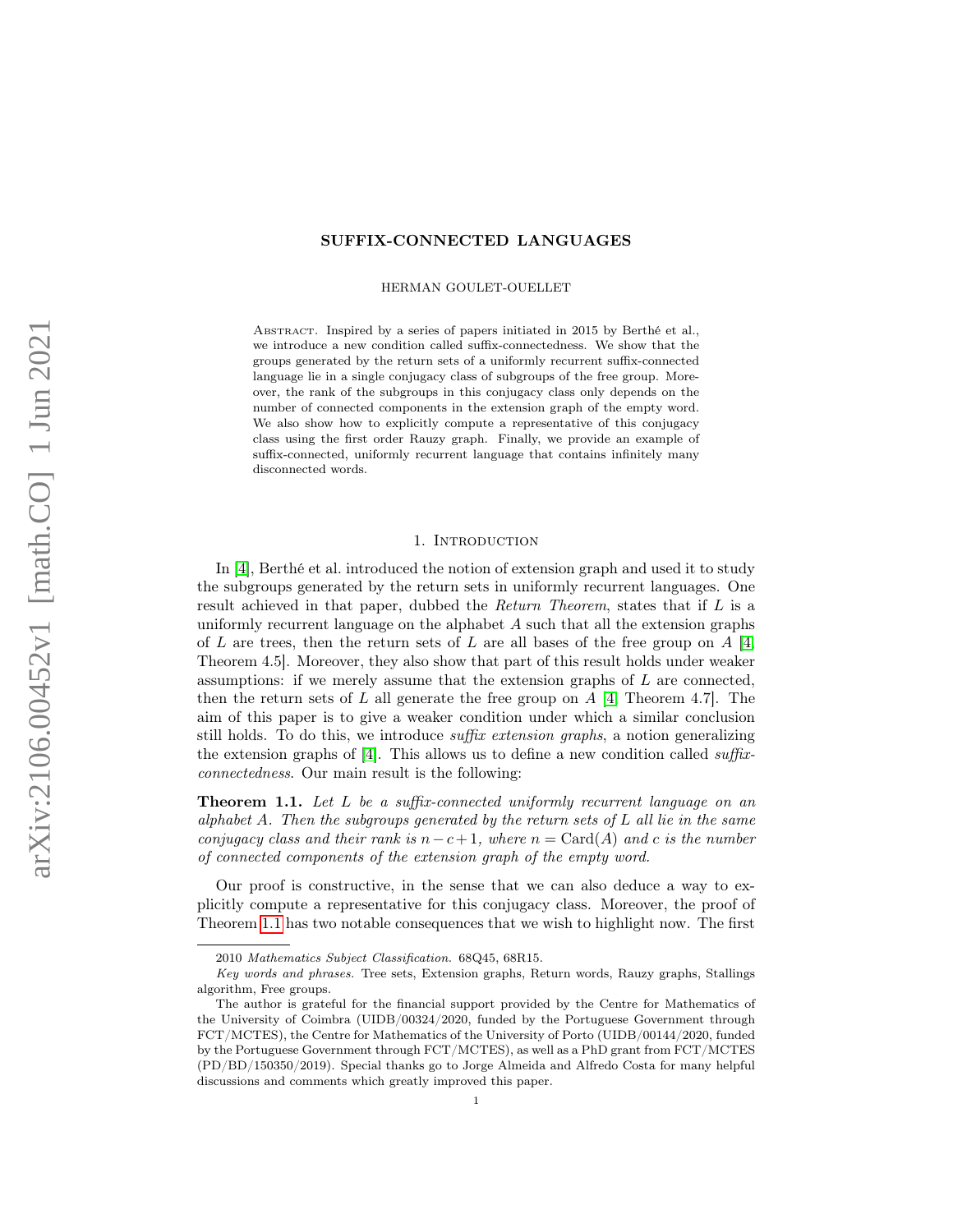one is a characterization of suffix-connected, uniformly recurrent languages whose return sets generate the full free group.

<span id="page-1-0"></span>Corollary 1.2. Let L be a suffix-connected and uniformly recurrent language on the alphabet A. Then the following statements are equivalent:

- (1) All the return sets of L generate the free group on A.
- (2) Some return set of L generates a group of rank  $\text{Card}(A)$ .
- (3) The extension graph of the empty word is connected.

The next corollary is a special case of our main result. It involves *neutrality*, which is a combinatorial condition also introduced in [\[4\]](#page-23-0) (we will recall the definition in Section [8\)](#page-13-0). A connected set is a language in which the extension graphs of nonempty words are connected, while a tree set is a language in which the extension graph of the empty word is a forest, and all other extension graphs are trees. These conventions differ slightly from [\[4\]](#page-23-0), but are in line with other papers such as [\[3,](#page-23-1) [7\]](#page-23-2). The term dendric has also been used to refer to tree sets, for instance in [\[8\]](#page-23-3). A subset of the free group is called *free* if it forms a basis of the subgroup it generates.

<span id="page-1-1"></span>**Corollary 1.3.** Let L be a uniformly recurrent language on the alphabet A. If L is connected and neutral, then the following conditions are equivalent:

- (1) Some return set of L is a free subset of the free group on A.
- (2) All return sets of L are free subsets of the free group on A.
- (3) L is a tree set.

Since connectedness implies suffix-connectedness, the assumptions of the Return Theorem place us in the scope of both Corollary [1.2](#page-1-0) and [1.3.](#page-1-1) It follows that the Return Theorem is a direct consequence of the above corollaries.

In order to further motivate this new *suffix-connectedness* condition, we give an example of a uniformly recurrent language which is suffix-connected but contains infinitely many disconnected elements. This language is defined by a primitive substitution. More precisely, we will show the following:

<span id="page-1-2"></span>Theorem 1.4. The language of the primitive substitution

$$
\begin{array}{rcl}\n\varphi: & 0 & \mapsto & 0001 \\
& 1 & \mapsto & 02 \\
& 2 & \mapsto & 001\n\end{array}
$$

is suffix-connected and contains infinitely many disconnected words.

We will also see that, in the language of this substitution, the extension graph  $\mathbf{E}(\varepsilon)$  is connected. Therefore, as a result of Corollary [1.2,](#page-1-0) all the return sets in this language generate the full free group of rank 3. However, further computations reveal that the language of  $\varphi$  has return sets of cardinality 3 and 4, which means that some but not all of them are free subsets of the free group.

This paper is structured as follows. In Section [2,](#page-2-0) we introduce suffix extension graphs and suffix-connectedness, while also recalling some relevant definitions in more details. Section [3](#page-3-0) reviews some basic material about the groups generated by labeled digraphs. Section [4](#page-7-0) is devoted to Rauzy graphs. Section [5](#page-8-0) presents a technical result that makes up the core of the proof of our main result. In Section [6,](#page-10-0) we examine the relationship between Rauzy graphs and return sets. In Section [7,](#page-12-0) we put everything together and give the proof of Theorem [1.1.](#page-0-0) Section [8](#page-13-0) discusses the proof of the two corollaries above. Finally, Section [9](#page-15-0) is devoted to our suffixconnected example.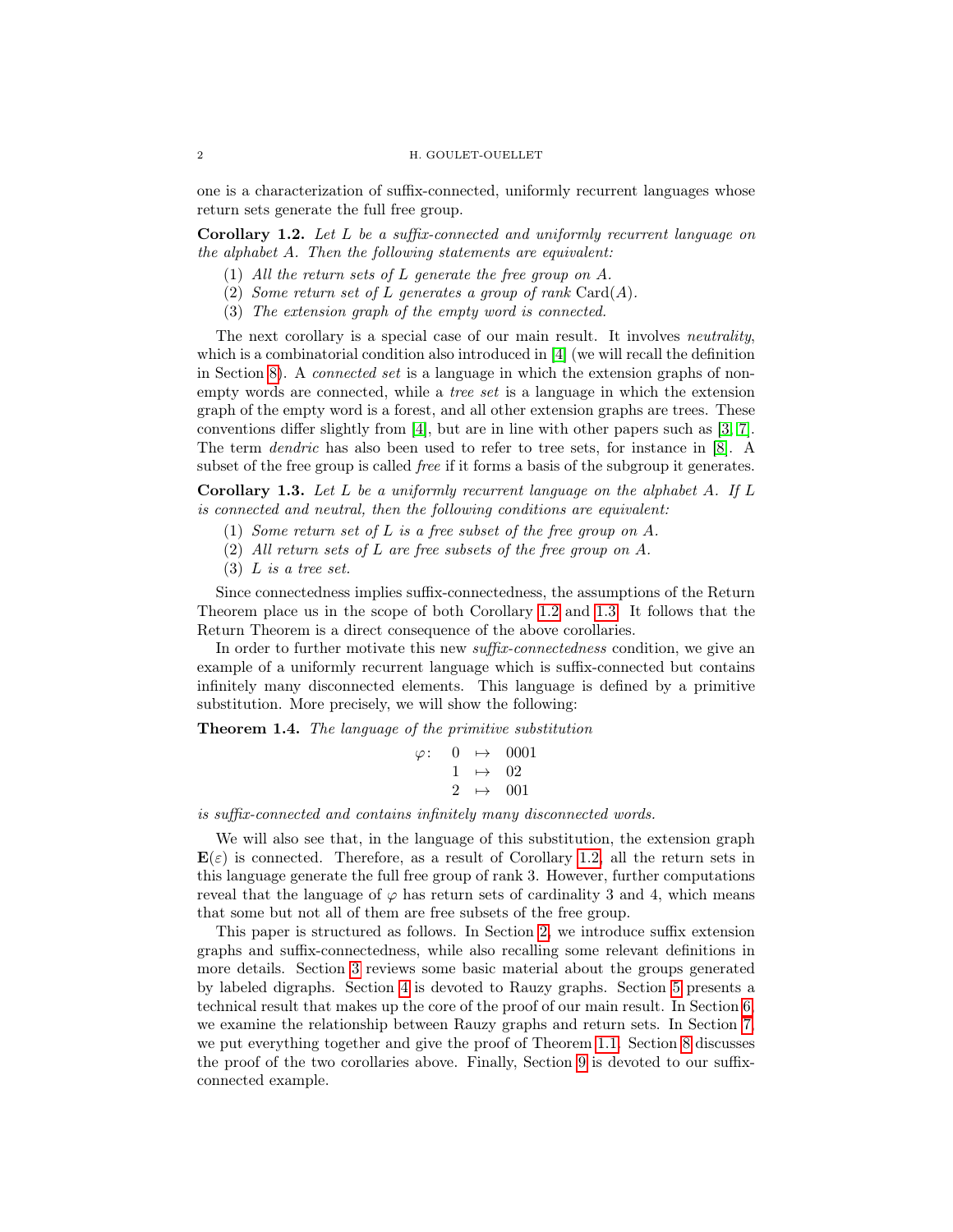#### 2. Suffix-connectedness

<span id="page-2-0"></span>In this paper,  $L$  denotes a language on a finite alphabet  $A$  of cardinality  $n$ , and  $F(A)$  denotes the free group on A. We will always suppose that L is recurrent and that  $A \subseteq L$ . We recall that a language L is recurrent if it is closed under taking factors, and if for every two words  $u, v \in L$ , there exists a non-empty word w such that  $uvw \in L$ . The *left extensions* and *right extensions* of order k of  $w \in L$ , are:

$$
\mathbf{L}_k(w) = \{ u \in L \cap A^k : uw \in L \}, \qquad \mathbf{R}_k(w) = \{ v \in L \cap A^k : wv \in L \}.
$$

The extension graph of order  $(k, l)$  of  $w \in L$  is a bipartite graph over the disjoint union of  $\mathbf{L}_k(w)$  and  $\mathbf{R}_l(w)$  (the union of disjoint copies of  $\mathbf{L}_k(w)$  and  $\mathbf{R}_l(w)$ ). In this graph, there is an edge between  $u \in L_k(w)$  and  $v \in R_l(w)$  if  $uwv \in L$ . We denote this graph by  $\mathbf{E}_{k,l}(w)$ . Note that all extension graphs are simple and undirected. We abbreviate  $\mathbf{R}_1$ ,  $\mathbf{L}_1$  and  $\mathbf{E}_{1,1}$  respectively by  $\mathbf{R}$ ,  $\mathbf{L}$  and  $\mathbf{E}$ . In the absence of further clarifications, the term extension graph of w refers to  $\mathbf{E}(w)$ . A word is connected if its extension graph is connected, and it is called disconnected otherwise. A language is connected if all its non-empty words are connected, and it is disconnected otherwise.

A word  $w \in L$  is called *left special* if  $Card(\mathbf{L}(w)) > 1$ . Similarly, w is called *right* special if Card $(\mathbf{R}(w)) > 1$ . By a bispecial word, we mean a word which is both left and right special.

Remark 2.1. If w is not bispecial, then  $\mathbf{E}(w)$  is a star graph, and in particular a tree. Hence, only bispecial factors can be disconnected.

Given a word  $w \in A^*$  and  $0 \leq i \leq |w|$ , we denote by  $w(i)$  the *i*-th letter of w. In particular, the first letter of w is  $w(0)$ . Given  $0 \le i \le j \le |w|$ , we denote  $w[i:j]$ the factor of  $w$  defined by:

$$
w[i : j] = w(i)w(i + 1)...w(j - 1)
$$

Note that  $|w[i:j]| = j-i, w[i:i]$  is the empty word and  $w[0:|w|] = w$ . Let  $u \in A^*$ with  $|u| = k$ . We say that an index j is an occurrence of u in w if  $w[j : j + k] = u$ . We also define the *tail* and the *init* of a non-empty word  $w$  by putting:

$$
tail(w) = w[1 : |w|], \quad \text{init}(w) = w[0 : |w| - 1].
$$

We view tail and init as maps  $A^+ \to A^*$ . With this, we are now ready to introduce suffix extension graphs.

**Definition 2.2.** For  $w \in L$  and  $1 \leq d \leq |w| + 1$ , the *depth d suffix extension graph* of w is the extension graph  $\mathbf{E}_{d,d}(\text{tail}^{d-1}(w)).$ 

The set  $\mathbf{L}(w)$  naturally embeds in the suffix-extension graphs of w. Indeed, let u be the prefix of length  $d-1$  of w, which means that u satisfies  $w = u \tanh^{d-1}(w)$ . Then  $a \mapsto au$  is an injective map  $\mathbf{L}(w) \to \mathbf{L}_d(\text{tail}^{d-1}(w))$ , with the latter set being viewed as a subset of  $\mathbf{E}_{d,d}(\text{tail}^{d-1}(w))$ . We call this the natural embedding of  $\mathbf{L}(w)$ in the depth d suffix extension graph.

**Definition 2.3.** A word w is called *suffix-connected* if the natural embedding of  $\mathbf{L}(w)$  in  $\mathbf{E}_{d,d}(\text{tail}^{d-1}(w))$  lies in one connected component, for some  $1 \leq d \leq |w|+1$ . A language is called suffix-connected if all its non-empty words are suffix-connected.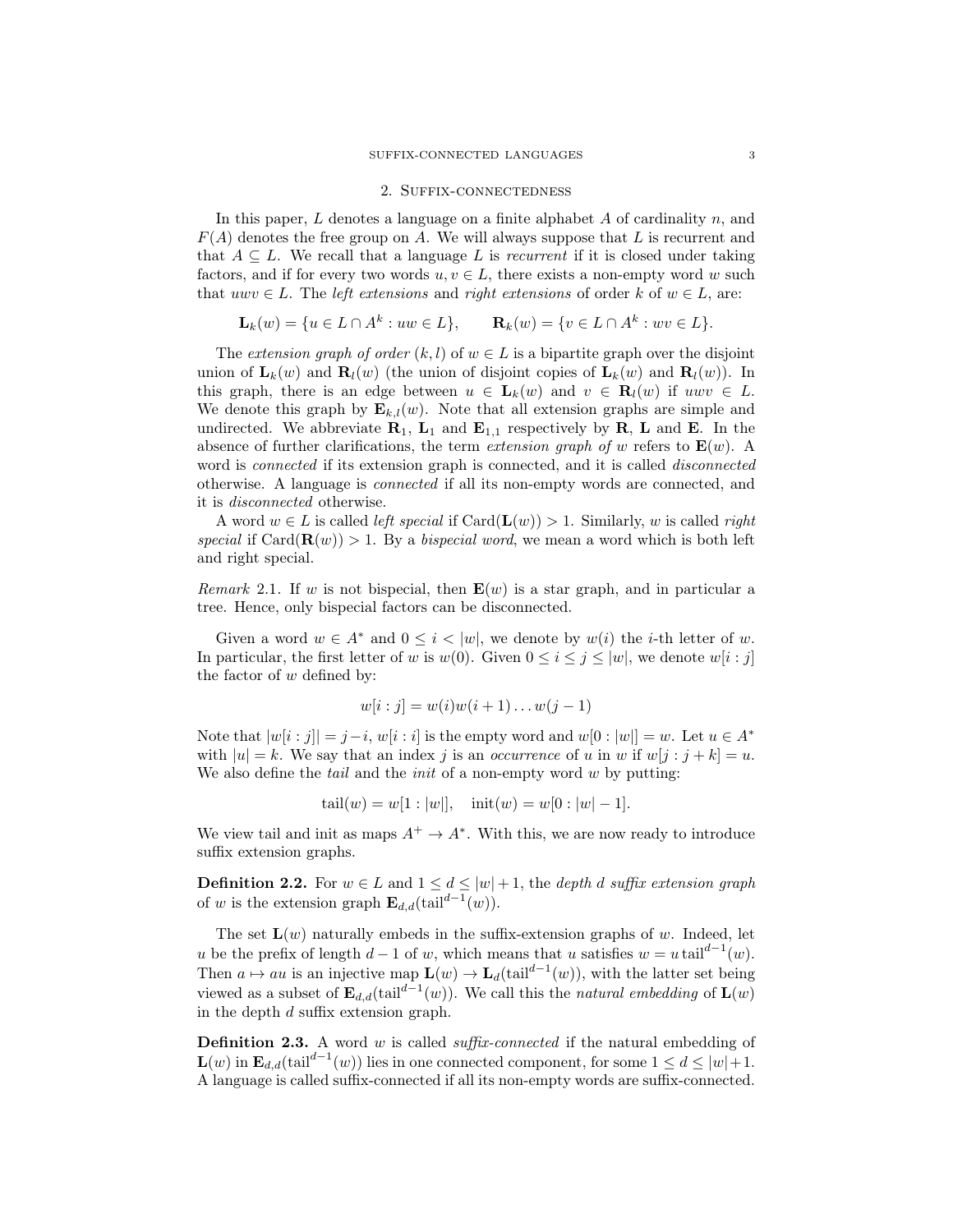

<span id="page-3-1"></span>FIGURE 1. Suffix extension graphs of the word 010 in the language of the Thue-Morse substitution. The dashed vertices represent the natural embeddings of  $L(010)$ .

We note that this definition is sensitive to both increases and decreases in the depth parameter. That is, for a given word  $w$ , it may happen that some of the natural embeddings  $L(w)$  lie in a single connected component, while others do not. The next example is a good illustration of this behaviour. It features a language defined by a primitive substitution, and such languages are well known to be uniformly recurrent (see for instance [\[10,](#page-23-4) Proposition 1.2.3]).

Example 2.4. Let us consider the following binary substitution, known as the Thue-Morse substitution:

$$
\begin{array}{rcl} \mu: & 0 & \mapsto & 01 \\ & 1 & \mapsto & 10 \end{array}.
$$

Let L be the language defined by  $\mu$ . That is, L is the set of factors of all words of the form  $\mu^n(a)$  for  $n \in \mathbb{N}$  and  $a \in \{0,1\}$ . Figure [1](#page-3-1) gives all the suffix extension graphs of the word  $010 \in L$ , which show that L is not suffix-connected.

On the other hand, Figure [2,](#page-4-0) gives some extension graphs of  $01100 \in L$ . These graphs show that the natural embeddings of a given word can alternate between being connected and disconnected as the depth increases.

Replacing tail by init and  $L$  by  $R$  yields the dual notions of *prefix extension* graphs and prefix-connectedness. Note that the depth 1 suffix and prefix extension graphs of w both coincide with  $\mathbf{E}(w)$ , so a connected word or language is both prefix and suffix-connected.

## 3. Stallings equivalence

<span id="page-3-0"></span>Let us start this section by clarifying some basic terminology. A *labeled digraph* over the alphabet A (or, more simply, a *digraph*) is a diagram of sets  $G$  of the following form: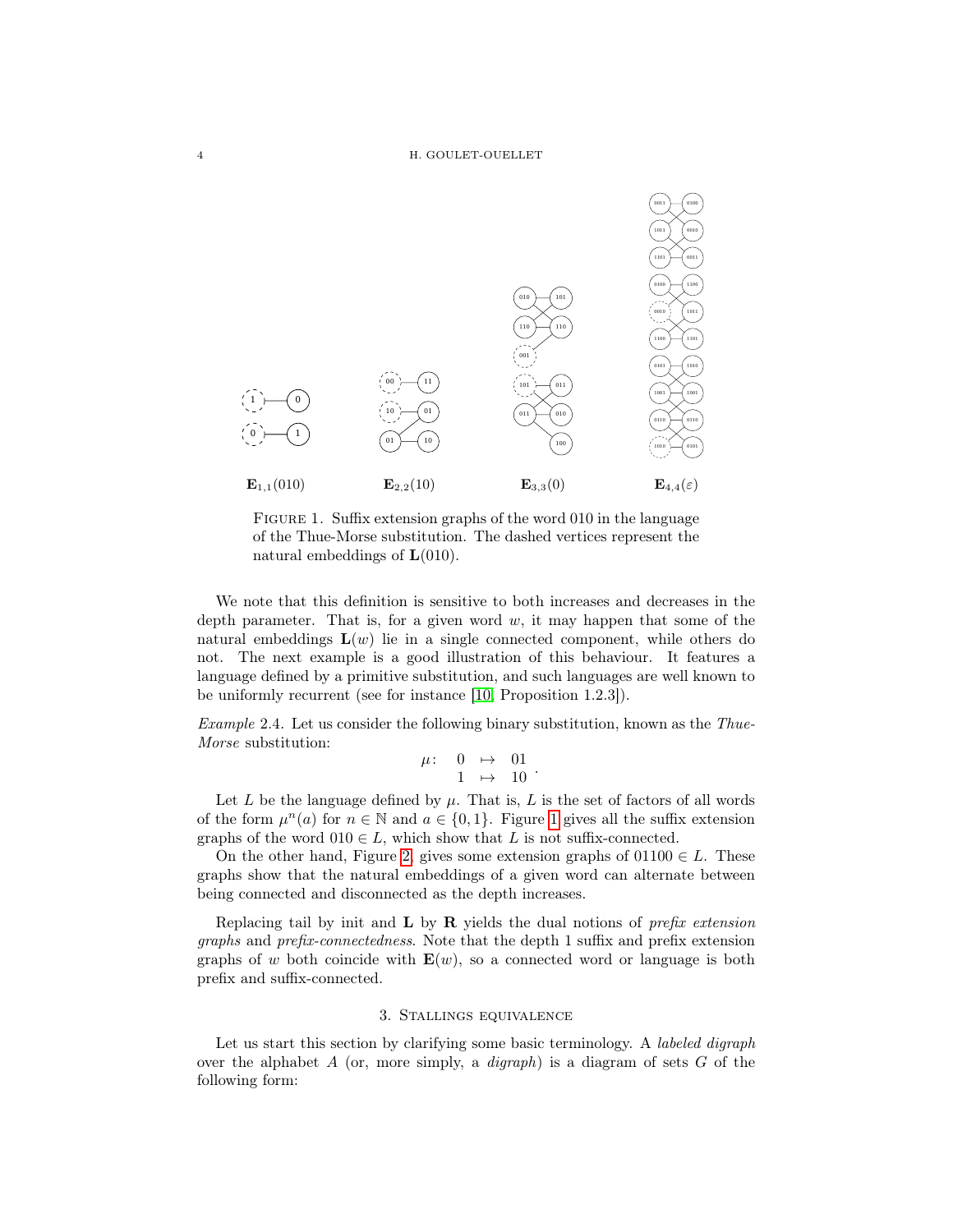

<span id="page-4-0"></span>Figure 2. First four suffix extension graphs of the word 01100 in the language of the Thue-Morse substitution. The dashed vertices represent the natural embeddings of  $\mathbf{L}(01100)$ .



One can think of V as the set of vertices,  $\mathcal E$  as the set of edges, and A, the alphabet, as the set of *labels*. The maps  $\alpha$ ,  $\omega$  and  $\lambda$  give us respectively the origin, terminus and label of a given edge. For our purposes, we may assume that there are no redundant edges, meaning that  $(\alpha, \lambda, \omega)$  are jointly injective. This means in effect that  $\mathcal E$  may be considered a subset of  $\mathcal V \times A \times \mathcal V$  whenever convenient.

Given an edge  $e = (x, a, y)$ , we consider its formal inverse  $e^{-1} = (y, a^{-1}, x)$ . From now on, we use the term *edge* both for elements of  $\mathcal{E}(G)$  and for their formal inverses. Two edges are said to be consecutive if the last component of the first is equal to the first component of the second. A path is a sequence of consecutive edges. We can naturally extend the maps  $\alpha, \omega$  to paths, and talk about *consecutive* paths. Two consecutive paths can be composed, and any path can be inverted; we write respectively pq and  $p^{-1}$ . A self-consecutive path is called a *loop*. As expected, if p, q are consecutive, then so are  $q^{-1}$ ,  $p^{-1}$  and the relation  $(pq)^{-1} = q^{-1}p^{-1}$  holds.

The labeling map  $\lambda$  also naturally extends, mapping the set of all paths to the free group  $F(A)$ . This map satisfies  $\lambda(pq) = \lambda(p)\lambda(q)$  and  $\lambda(p^{-1}) = \lambda(p)^{-1}$ . We write  $p: x \stackrel{u}{\rightarrow} y$  as a shorthand for  $\alpha(p) = x, \omega(p) = y, \lambda(p) = u$ . The set of all labels of loops over a given vertex x forms a subgroup of  $F(A)$ , which we call the *group of G at x.* Note that under the assumption that G is connected (any two vertices can be joined by a path), all the groups of  $G$  lie in the same conjugacy class of subgroups of  $F(A)$ .

Let  $\equiv$  be an equivalence relation on the vertices of a digraph G. Then  $\equiv$  can also be seen as an equivalence relation on  $\mathcal{E}(G)$ ,

 $(x, a, y) \equiv (x', b, y') \iff x \equiv x', a = b, y \equiv y'.$ 

The *quotient digraph*  $G/\equiv$  is then defined by:

$$
\mathcal{V}(G/\equiv) = \mathcal{V}(G)/\equiv, \quad \mathcal{E}(G/\equiv) = \mathcal{E}(G)/\equiv,
$$

together with the following adjancency and labeling maps:

$$
\alpha(x/\equiv) = \alpha(x)/\equiv, \quad \omega(x/\equiv) = \omega(x)/\equiv, \quad \lambda(x/\equiv) = \lambda(x).
$$

The definition of  $G/\equiv$  can be summarized by the following commutative diagrams: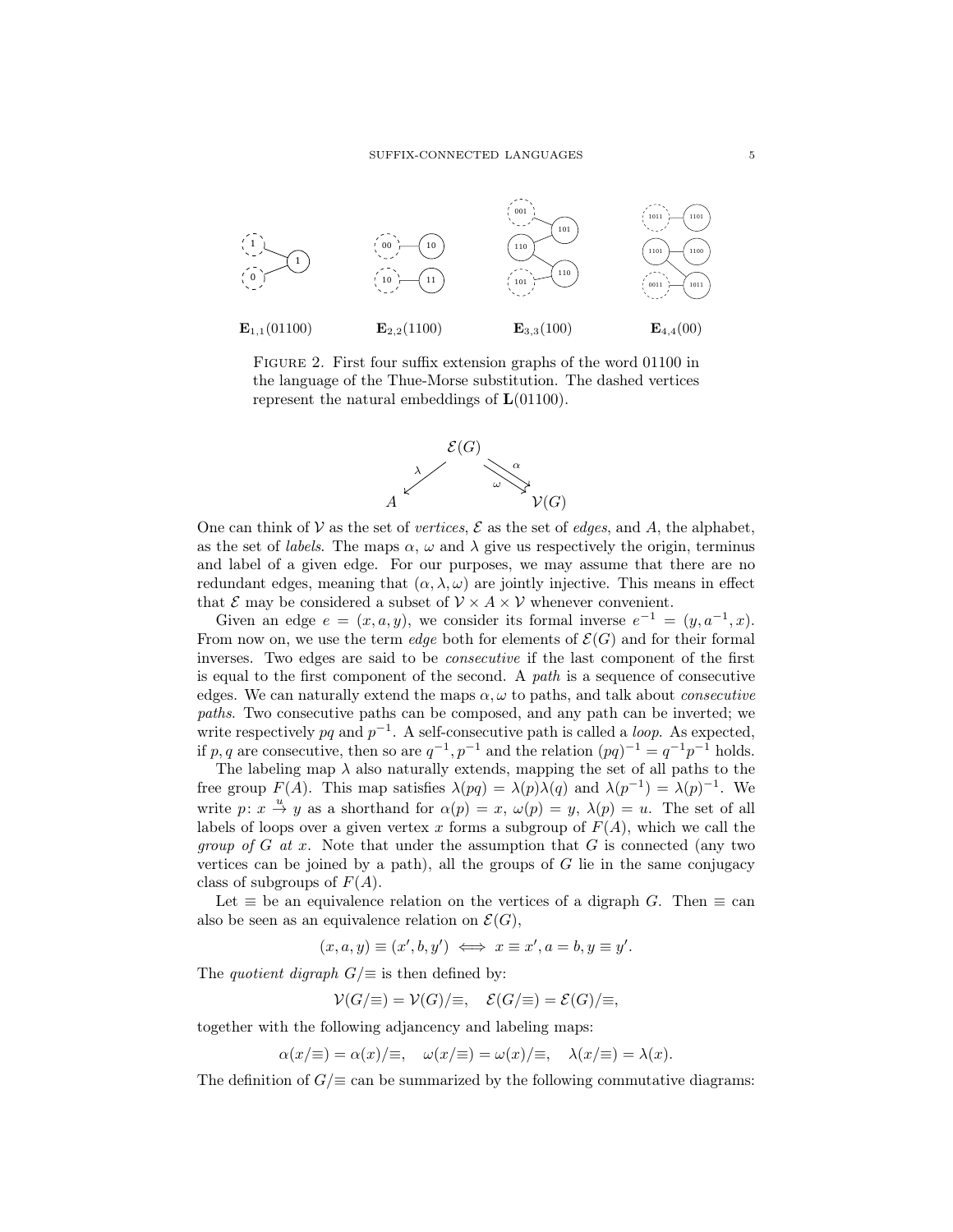$$
A \xleftarrow{\lambda} \mathcal{E}(G) \qquad \mathcal{E}(G) \longrightarrow \mathcal{V}(G) \qquad \mathcal{E}(G) \longrightarrow \mathcal{V}(G)
$$
  
\n
$$
\downarrow \qquad \qquad \equiv \qquad \qquad \equiv \qquad \qquad \equiv \qquad \qquad \equiv \qquad \qquad \equiv \qquad \qquad \equiv \qquad \qquad \equiv \qquad \qquad \equiv \qquad \qquad \equiv \qquad \qquad \equiv \qquad \qquad \equiv \qquad \qquad \equiv \qquad \qquad \equiv \qquad \qquad \equiv \qquad \qquad \equiv \qquad \qquad \equiv \qquad \qquad \equiv \qquad \qquad \equiv \qquad \qquad \equiv \qquad \qquad \equiv \qquad \qquad \equiv \qquad \qquad \equiv \qquad \qquad \equiv \qquad \qquad \equiv \qquad \qquad \equiv \qquad \qquad \equiv \qquad \qquad \equiv \qquad \qquad \equiv \qquad \qquad \equiv \qquad \qquad \equiv \qquad \qquad \equiv \qquad \qquad \equiv \qquad \qquad \equiv \qquad \qquad \equiv \qquad \qquad \equiv \qquad \qquad \equiv \qquad \qquad \equiv \qquad \qquad \equiv \qquad \qquad \equiv \qquad \qquad \equiv \qquad \qquad \equiv \qquad \qquad \equiv \qquad \qquad \equiv \qquad \qquad \equiv \qquad \qquad \equiv \qquad \qquad \equiv \qquad \qquad \equiv \qquad \qquad \equiv \qquad \qquad \equiv \qquad \qquad \equiv \qquad \qquad \equiv \qquad \qquad \equiv \qquad \qquad \equiv \qquad \qquad \equiv \qquad \qquad \equiv \qquad \qquad \equiv \qquad \qquad \equiv \qquad \qquad \equiv \qquad \qquad \equiv \qquad \qquad \equiv \qquad \qquad \equiv \qquad \qquad \equiv \qquad \qquad \equiv \qquad \qquad \equiv \qquad \qquad \equiv \qquad \qquad \equiv \qquad \qquad \equiv \qquad \qquad \equiv \qquad \qquad \equiv \qquad \qquad \equiv \qquad \qquad \equiv \qquad \qquad \equiv \qquad \qquad \equiv \qquad \qquad \equiv \qquad \qquad \equiv \qquad \qquad \equiv \qquad \qquad \equiv \qquad \qquad \equiv \qquad \qquad \equiv \qquad \qquad \equiv \qquad \qquad \equiv \qquad \qquad \equiv \qquad \qquad \equiv \qquad \qquad \equiv \qquad \qquad \equiv \qquad \equiv \qquad
$$

The natural projection  $G \to G/\equiv$  is a *digraph morphism*, meaning that it preserves the maps  $\alpha, \omega, \lambda$ . If, conversely,  $\phi: G \to H$  is a digraph morphism, then the quotient  $G/\text{ker}(\phi)$  is isomorphic to Im( $\phi$ ), where  $\text{ker}(\phi) = \{(x, y) : \phi(x) = \phi(y)\}\.$  Note that for a digraph morphism  $\phi: G \to G'$  to be onto, it needs to be onto on both  $V(G')$ and  $\mathcal{E}(G')$ . The latter condition can be written as follows:

$$
\forall (x, a, y) \in \mathcal{E}(G'), \exists (x', a, y') \in \mathcal{E}(G), \ \phi(x') = x \land \phi(y') = y.
$$

We say that an equivalence relation  $\equiv$  on  $V(G)$  is group-preserving if the group of G at x is equal to the group of  $G/\equiv$  at  $x/\equiv$ , for all  $x \in V(G)$ . We also call group-preserving a digraph morphism whose kernel is a group-preserving relation. Note that the group of G at x is always a subgroup of the group of  $G/\equiv$  at  $x/\equiv$ . Therefore, to prove that  $\equiv$  is group-preserving, one only needs to prove the reverse inclusion. Moreover, in the case of a connected digraph, this inclusion needs only to be checked on a single vertex.

The family of group-preserving equivalence relations of a digraph G also has the property of being closed under taking subrelations. Indeed, let us suppose that  $\equiv_1$ is group-preserving and consider  $\equiv_2 \subseteq \equiv_1$ . Then, the canonical surjection of  $\equiv_1$ factors through that of  $\equiv_2$ , giving us the following commutative diagram:



Let us fix  $x \in V(G)$  and let H,  $H_1$ ,  $H_2$  be respectively the group of G at x; the group of  $G/\equiv_1$  at  $x/\equiv_1$ ; and the group of  $G/\equiv_2$  at  $x/\equiv_2$ . Then the diagram above implies  $H \le H_2 \le H_1$ , while the fact that  $\equiv_1$  is group-preserving implies  $H = H_1$ . Thus,  $H_2 = H$  and  $\equiv_2$  is also group-preserving.

A well-known algorithm due to Stallings implies that a digraph always has a greatest group-preserving equivalence relation. We now proceed to give a description of this equivalence relation, starting with the following definition.

**Definition 3.1.** The *Stallings equivalence* of G is the least equivalence relation on  $V(G)$  closed under the two following rules:

- (F) If  $(x, y)$ ,  $(u, x')$ ,  $(y', v)$  are related, and  $(x, a, x')$ ,  $(y, a, y')$  are edges in G, then  $(u, v)$  are related.
- $(F')$  If  $(x, y)$ ,  $(u, x')$ ,  $(y', v)$  are related, and  $(x', b, x)$ ,  $(y', b, y)$  are edges in G, then  $(u, v)$  are related.

We denote the Stallings equivalence by  $\equiv_S$ .

Note that if two equivalence relations are closed under either rule  $(F)$  or  $(F')$ , then so is their intersection (this follows immediately from the definitions). Moreover, the total relation  $V(G) \times V(G)$  is trivially closed under the two rules. Hence, the relation  $\equiv_S$  is simply the intersection of all equivalence relations on  $\mathcal{V}(G)$  that are closed under (F) and (F').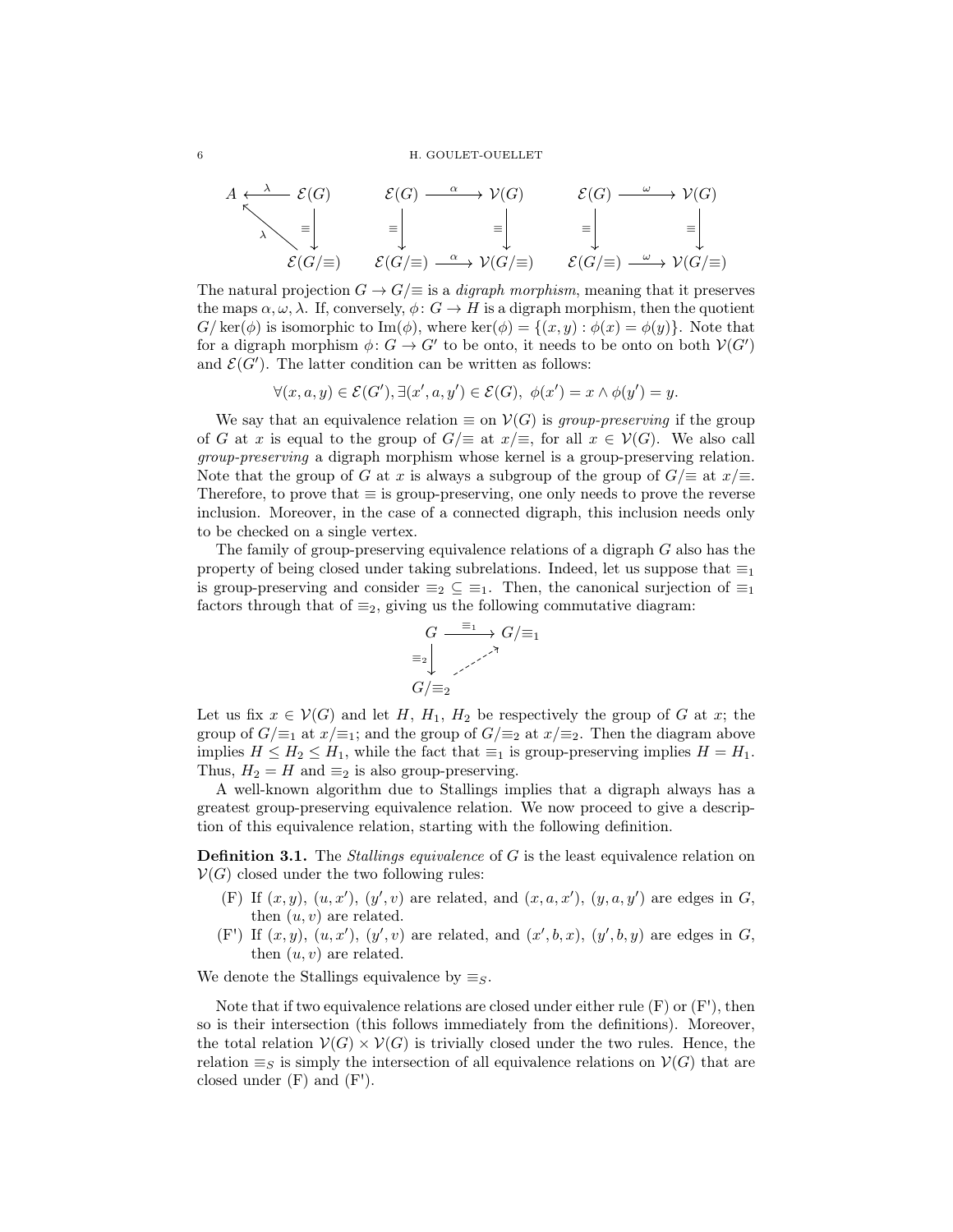

Figure 3. The rules defining Stallings equivalence. The arrows represent edges, the thick lines represent existing relations, and the dashed lines represent the relations deduced from each rule.

By a trivially-labeled path, we mean a path whose label is the identity element of  $F(A)$ . The next result relates Stallings equivalence with trivially-labeled paths, and can be seen as a reformulation of Stallings algorithm.

<span id="page-6-0"></span>**Proposition 3.2.** Let G be a connected digraph. The equivalence  $\equiv_S$  is, alternatively,

- $(1)$  the equivalence relation induced by trivially-labeled paths;
- (2) the greatest group-preserving equivalence of G.

For the proof of this result, the following definition will be useful: given an equivalence relation  $\equiv$  on  $\mathcal{V}(G)$ , an  $\equiv$ -path in G is a sequence of edges  $p = (e_1, \ldots, e_k)$ satisfying  $\alpha(e_{i+1}) \equiv \omega(e_i)$ . The notions of *label* and *length* extend in a straightforward way to  $\equiv$ -paths. We also use the notation  $p: x \stackrel{u}{\to} y$  for  $\equiv$ -paths, to mean  $\alpha(p) = x, \omega(p) = y$  and  $\lambda(p) = u$ . Finally, we adopt the convention that an  $\equiv$ -path of length 0 is a pair  $x \equiv y$ .

*Proof of Proposition [3.2.](#page-6-0)* (1) Let us denote by  $\sim$  the relation induced by triviallylabeled paths and by  $\approx$  the relation induced by trivially-labeled  $\equiv_S$ -paths. Clearly  $\sim$  is contained in  $\approx$ . Let us show that  $\approx$  is contained in  $\equiv_S$ .

We proceed by induction on the length of the trivially-labeled  $\equiv_S$ -path. Note that by definition, an  $\equiv_S$ -path of length 0 is nothing but a pair  $x \equiv y$ , so the basis of the induction is trivial. Let us suppose that there is a trivially-labeled  $\equiv_S$ -path  $p: x \to y$  of length  $k \geq 1$ . Write  $p = (e_1, \ldots, e_k)$ . Since p is triviallylabeled, k is even and there must exist i such that  $\lambda(e_i) = a^{-1}$  and  $\lambda(e_{i+1}) = a$ , where a is either a letter, or the inverse of a letter. Write  $e_i = (u', a^{-1}, u)$  and  $e_{i+1} = (v, a, v')$ , where  $u \equiv_S v$ . If  $a \in A$ , then we may use rule (F) to conclude  $u' \equiv_S v'$ . Otherwise, one uses rule (F') to obtain the same conclusion. It follows that  $p' = (e_1, \ldots, e_{i-1}, e_{i+2}, \ldots, e_k)$  is also a trivially-labeled  $\equiv_S$ -path between x and y. Since p' has length  $k - 2 < k$ , we conclude by induction that  $x \equiv_S y$ .

We finish the proof of (1) by showing that  $\equiv_S$  is contained in  $\sim$ . By definition of  $\equiv_S$ , it suffices to show that  $\sim$  is closed under the rules (F) and (F'). Suppose that  $u \sim x'$ ,  $x \sim y$ ,  $y' \sim v$ , and that there are two edges  $e = (x, a, x')$  and  $f = (y, a, y')$ . Consider trivially-labeled paths  $p_1: u \to x'$ ,  $q: x \to y$  and  $p_2: y' \to v$ . Then, the composition  $p_1e^{-1}qfp_2$  is a trivially-labeled path in G between u and v. Thus,  $u \sim v$ , which proves  $\sim$  is closed under (F). The proof for (F') is similar.

(2) We first show that  $\equiv_S$  is a group-preserving equivalence relation, and then we show it is the greatest. Let us fix any path  $p: x/\equiv_S \rightarrow y/\equiv_S$  in the quotient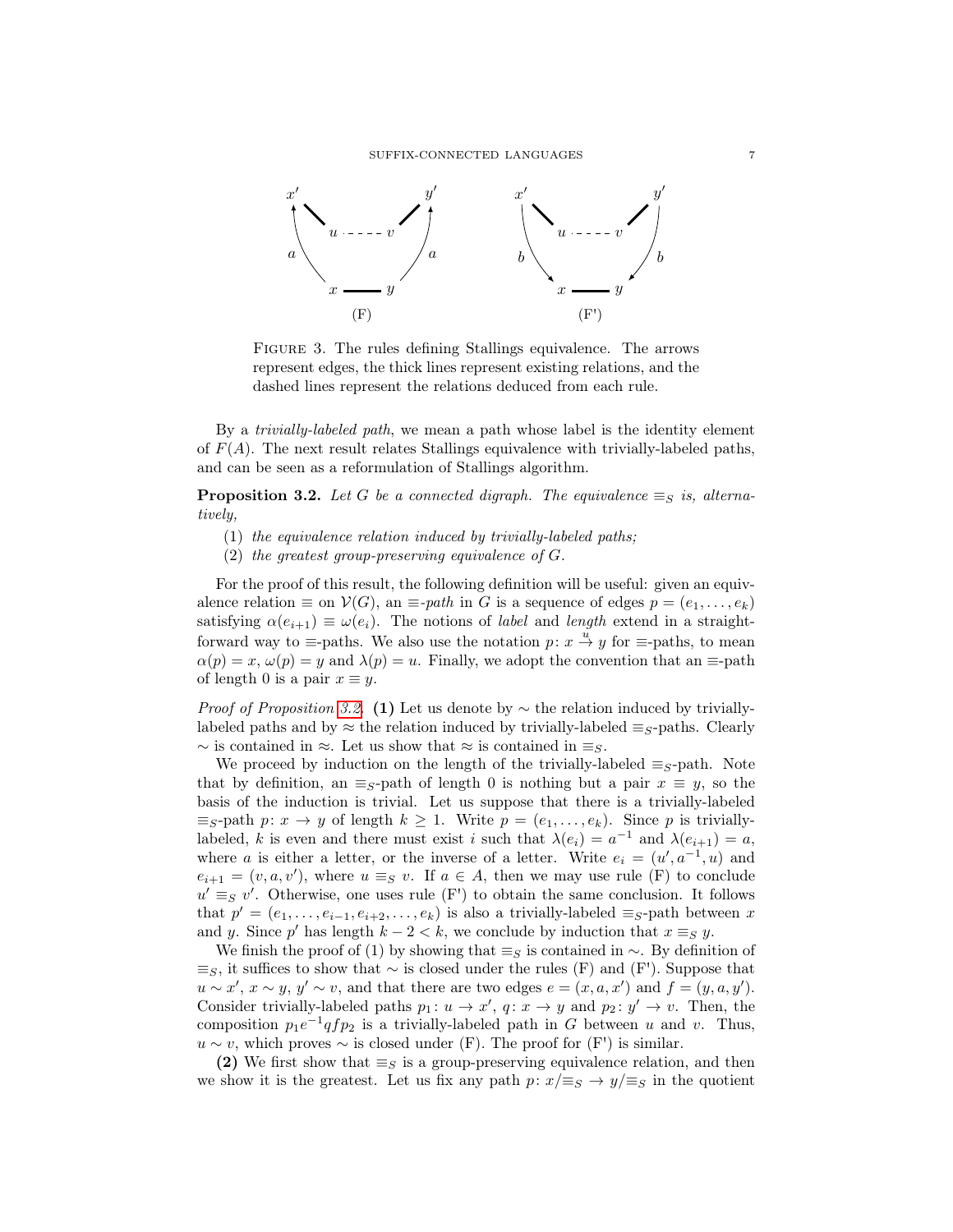$G/\equiv_S$ . We say that an  $\equiv_S$ -path q in G lifts p if  $q: x' \to y'$  with  $x \equiv_S x', y \equiv_S y'$ and  $\lambda(p) = \lambda(q)$ . Note that any path in the quotient  $G/\equiv_S$  admits such a lift in G. If  $q = (e_0, \ldots, e_k)$  lifts p, we put  $D(q) = \{0 \leq i < k : \omega(e_i) \neq \alpha(e_{i+1})\}$ . Clearly, q is a path if and only if  $D(q)$  is empty. Assume  $j = \max(D(q))$ , and consider a trivially-labeled path  $r: \omega(e_i) \to \alpha(e_{i+1})$  in G, which we know exists by Part (1). Let  $q = q_1 q_2$  be the factorization of q where  $|q_1| = j + 1$ . Then,  $q' = q_1 r q_2$  is an  $\equiv_S$ -path between x' and y' satisfying  $\lambda(q') = \lambda(q)$  and  $D(q') = D(q) \setminus \{j\}$ . Thus, we may assume that  $q$  is a path. Composing on both ends with trivially-labeled paths  $x \to x'$  and  $y' \to y$ , we get a lift of p which is a path between x and y in G. This result applied to loops shows that  $\equiv_S$  is group-preserving.

Finally, let us suppose that  $\equiv$  is another group-preserving congruence, and let  $x \equiv y$ . Choose any path  $p: x \to y$ . Then  $p/\equiv$  is a loop over  $y/\equiv$  in  $G/\equiv$ . Since  $\equiv$ is group-preserving, there is a loop q over y with  $\lambda(q) = \lambda(p/\equiv) = \lambda(p)$ . It follows that  $pq^{-1}$  is a trivially-labeled path between x and y, so  $x \equiv_S y$ .  $\Box$ 

From now on, we will use the three equivalent descriptions of  $\equiv_S$  interchangeably.

### 4. Rauzy graphs

<span id="page-7-0"></span>Recall that we defined the two maps init and tail by  $\text{init}(x) = x[0 : |x| - 1]$  and tail $(x) = x[1 : |x|]$ . For  $k \in \mathbb{N}$ , let us also define the map eval<sub>k</sub> by eval<sub>k</sub> $(x) = x(k)$ . Note that init and tail are defined on  $A^+$ , while eval<sub>k</sub> is defined on  $A^{>k}$ .

**Definition 4.1.** Let L be a recurrent language on A and  $m, k \in \mathbb{N}$  with  $k \leq m$ . The k-labeled Rauzy graph of level m of L is the digraph  $G_{m,k}$  defined by the diagram:



Special cases of these labeled Rauzy graphs have appeared in the litterature, including in [\[4\]](#page-23-0) with  $k = m$ , and in [\[1\]](#page-23-5) with  $m = 2k$ .

The maps init, tail and eval<sub>k</sub> used to define the Rauzy graphs are jointly injective, and moreover the following diagrams commute:

$$
A^{\geq 2} \xrightarrow{\text{init}} A^+
$$
  
\n
$$
A^{\geq k+1} \xrightarrow{\text{init}} A^{\geq k}
$$
  
\n
$$
A^{\geq k+1} \xrightarrow{\text{init}} A^{\geq k}
$$
  
\n
$$
A^{\geq k+1} \xrightarrow{\text{tail}} A^{\geq k}
$$
  
\n
$$
P^{\text{eval}_k}
$$
  
\n
$$
P^{\text{eval}_k}
$$
  
\n
$$
P^{\text{eval}_k}
$$
  
\n
$$
P^{\text{eval}_k}
$$

Therefore, init and tail also define onto digraph morphisms for  $m \geq 1$ :

$$
\text{init: } G_{m,k} \to G_{m-1,k} \tag{0 \le k \le m-1} \n\text{tail: } G_{m,k} \to G_{m-1,k-1} \tag{1 \le k \le m}.
$$

These morphisms will allow us to relate the groups defined the Rauzy graphs. In the next definition, we introduce a convenient notation for these groups.

**Definition 4.2.** Let  $(u, v)$  be such that  $uv \in L$ ,  $|u| = k$  and  $|u| + |v| = m$ . We denote by  $H_{u,v}$  the group of  $G_{m,k}$  at uv. We call  $H_{u,v}$  a Rauzy group of L.

The fact that tail and init define digraph morphisms immediately implies that:

$$
H_{u,v} \le H_{\text{tail}(u),v}, \quad H_{u,v} \le H_{u,\text{init}(v)}.
$$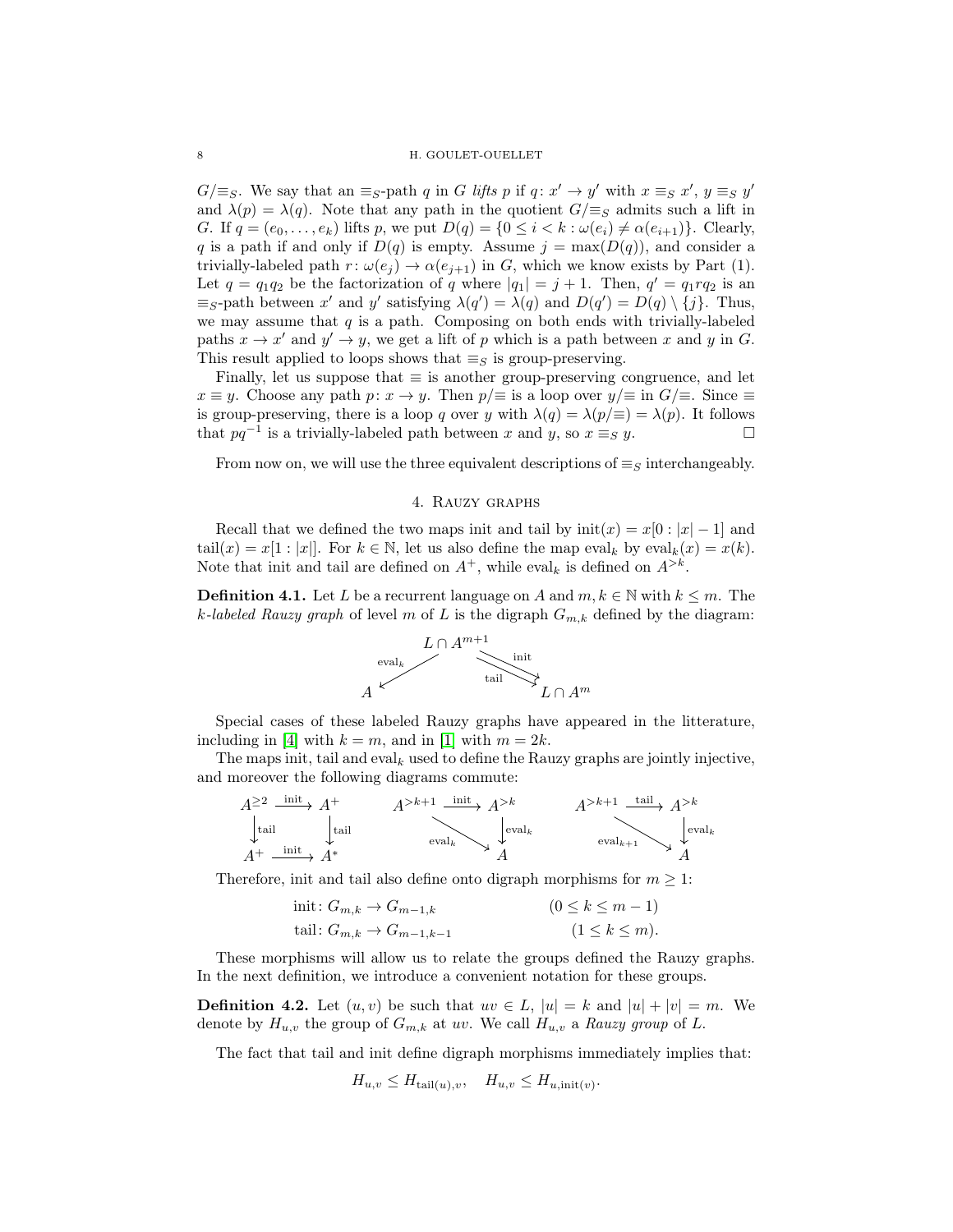We further note that  $H_{ua,v} = a^{-1}H_{u,av}a$ . Since we are assuming that L is recurrent, the Rauzy graphs are connected and it follows that  $H_{u,v}$  and  $H_{u',v'}$  lie in the same conjugacy class whenever  $|uv| = |u'v'|$ .

### 5. Paths in suffix extension graphs

<span id="page-8-0"></span>For this section, it is useful to introduce a local version of suffix-connectedness. We do this in the next definition.

**Definition 5.1.** Let  $m, e \in \mathbb{N}$  with  $1 \leq e \leq m+1$ . We say that L is  $(m, e)$ -suffixconnected if for every  $w \in L \cap A^m$ , there exists  $1 \leq d \leq e$  such that the natural embedding of  $\mathbf{L}(w)$  in  $\mathbf{E}_{d,d}(\text{tail}^{d-1}(w))$  lies in a single connected component.

<span id="page-8-3"></span>Remark 5.2. This local version of suffix-connectedness has the following feature: suppose that  $1 \le e \le e' \le m+1$  and that L is  $(m, e)$ -suffix-connected; then L is also  $(m, e')$ -suffix-connected. In particular, if we suppose that L is suffix-connected, then it must be  $(m, m + 1)$ -suffix-connected for all  $m \geq 1$ .

The main result of this section is the following proposition, which is the main ingredient in the proof of Theorem [1.1:](#page-0-0)

<span id="page-8-1"></span>**Proposition 5.3.** Assume that L is recurrent and  $(m-1, e)$ -suffix-connected, where  $m \geq 1$  and  $1 \leq e \leq m$ . Then, ker(tail) is a group-preserving equivalence relation of  $G_{m,k}$  whenever  $e \leq k \leq m$ .

The proof relies on the following lemma:

<span id="page-8-2"></span>**Lemma 5.4.** Let L be a recurrent language on A,  $m \in \mathbb{N}$ ,  $0 \leq k \leq m$ ,  $d \geq 1$  and  $x \in L \cap A^{m+d}$ . Then there exists a path  $p_x$  in  $G_{m,k}$  such that:

$$
p_x \colon \operatorname{init}^d(x) \xrightarrow{x[k:k+d]} \operatorname{tail}^d(x)
$$

*Proof.* We proceed by induction on d. If  $d = 1$ , then x itself is an edge in  $G_{m,k}$ providing the required path.

For the induction step, we assume that  $d > 1$ . Let  $x' = \text{init}(x)$  and  $x'' =$ tail<sup>d-1</sup>(x). Note that  $|x''| = |x| - d + 1 = m + 1$ , so x'' is an edge in  $G_{m,k}$ , which we see as a path of length 1. Moreover, the induction hypothesis gives us a path  $p'$ such that

$$
p' \colon \operatorname{init}^{d-1}(x') \xrightarrow{x'[k:k+d-1]} \operatorname{tail}^{d-1}(x')
$$

Recalling that init and tail commute, we find that:

$$
tail^{d-1}(x') = tail^{d-1} \circ init(x) = init \circ tail^{d-1}(x) = init(x'').
$$

Hence, p' and x'' are consecutive, and we may form the composition  $p = p'x''$ . Note that p is a path between  $init^d(x)$  and  $tail^d(x)$ , as required. Moreover, the label of this path is given by:

$$
x'[k:k+d-1]x''(k) = x[k:k+d-1]x(k+d-1) = x[k:k+d],
$$

and this concludes the proof.  $\Box$ 

We are now ready to prove the proposition above.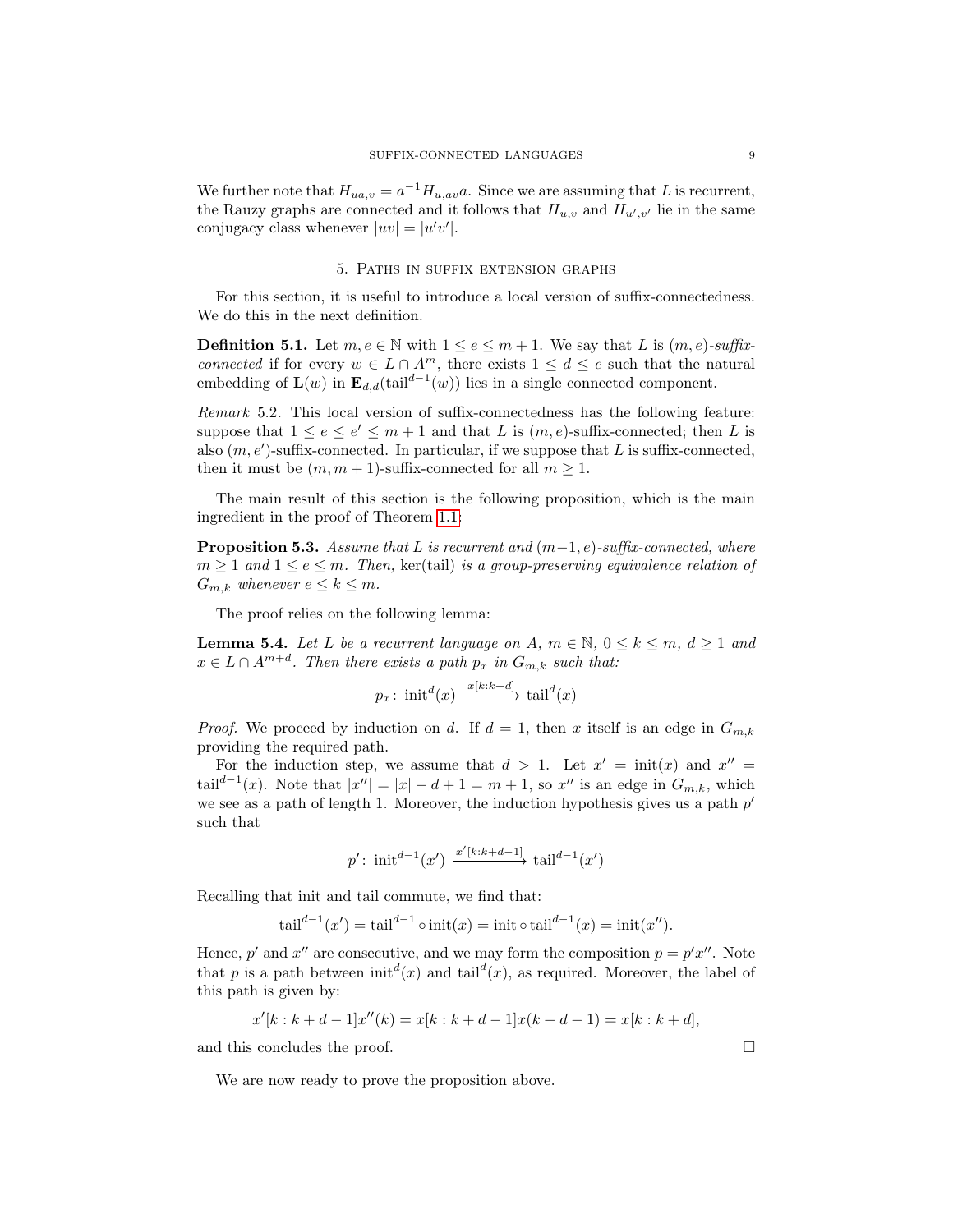

Figure 4. A trivially-labeled path between a pair of words in ker(tail) induced by a path in a depth 2 suffix extension graph. The Roman numerals indicate the order in which the vertices are visited in the Rauzy graph. This takes place in the language defined by the primitive substitution  $0 \mapsto 12, 1 \mapsto 2, 2 \mapsto 01$ .

Proof of Proposition [5.3.](#page-8-1) Let us fix a pair of vertices identified by the digraph morphism tail :  $G_{m,k} \to G_{m-1,k-1}$ , that is to say two words  $ax, bx \in L \cap A^m$  where  $x \in L \cap A^{m-1}$  and  $a, b \in A$ . We want to show  $ax \equiv_S bx$ , which amounts to find a trivially-labeled path in  $G_{m,k}$  between ax and bx.

By assumption, there exists  $d \leq e$  such that the natural embedding of  $\mathbf{L}(x)$  in  $\mathbf{E}_{d,d}(\text{tail}^{d-1}(x))$  lies in one connected component. Let us write  $y = \text{tail}^{d-1}(x)$ , and let u, v be the natural embeddings of  $a, b \in L(x)$  inside  $\mathbf{E}_{d,d}(y)$ . In other words, u and v satisfy  $ax = uy$  and  $bx = vy$ . Let us consider a path in  $\mathbf{E}_{d,d}(y)$  joining u and v. Since  $\mathbf{E}_{d,d}(y)$  is bipartite, this path must have the following form:

$$
u = s_0, t_0, s_1, t_1, \ldots, t_{j-1}, s_j = v,
$$

where  $s_i \in L_d(y)$ ,  $t_i \in R_d(y)$ . The fact that this forms a path in  $\mathbf{E}_{d,d}(y)$  means that, for each  $0 \leq i \leq j$ , we have:

$$
s_i y t_i, s_{i+1} y t_i \in L.
$$

Let us put  $w_i = s_i y t_i$  and  $z_i = s_{i+1} y t_i$ . By Lemma [5.4,](#page-8-2) there exist paths:

$$
p_i \colon \operatorname{init}^d(w_i) \xrightarrow{w_i[k:k+d]} \operatorname{tail}^d(w_i) \qquad \qquad q_i \colon \operatorname{init}^d(z_i) \xrightarrow{z_i[k:k+d]} \operatorname{tail}^d(z_i)
$$

We notice that  $init^d(w_i) = s_i y$ ,  $tail^d(w_i) = yt_i = tail^d(z_i)$ ,  $init^d(z_i) = s_{i+1} y$ . Therefore,  $p_i, q_i^{-1}$  are consecutive and their composition is a path  $s_i y \to s_{i+1} y$ . Moreover, since  $k \ge e \ge d$ , it follows that

$$
w_i[k : k + d] = (yt_i)[k - d : k] = z_i[k : k + d].
$$

Therefore,  $p_i q_i^{-1}$  is trivially-labeled. Composing these paths for  $i = 0, \ldots, j - 1$ gives us a trivially-labeled path between  $ax = uy = s_0y$  and  $s_jy = vy = bx$ .  $\Box$ 

By combining Proposition [5.3](#page-8-1) with Remark [5.2,](#page-8-3) it then follows that for each  $m \geq 1$ , the map tail defines a group-preserving morphism:

tail: 
$$
G_{m,m} \rightarrow G_{m-1,m-1}
$$
.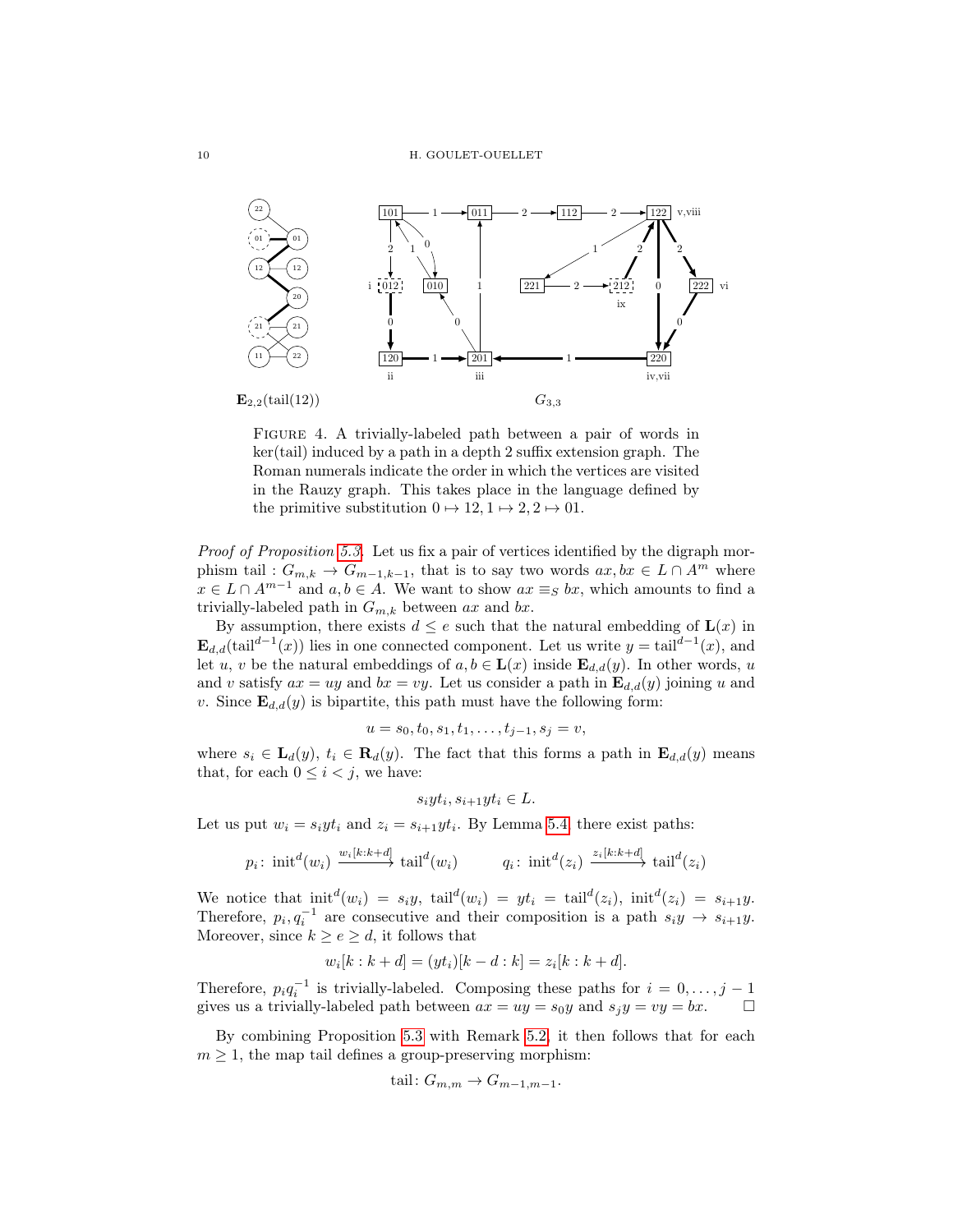But clearly, the class of all group-preserving morphisms is closed under composition. Therefore, in a suffix-connected language, the following is a group-preserving morphism for all  $m \geq 1$ :

$$
\text{tail}^{m-1} \colon G_{m,m} \to G_{1,1}.
$$

We immediately deduce the following:

<span id="page-10-3"></span>Corollary 5.5. Let L be a suffix-connected recurrent language and  $u \in L$  with  $u \neq \varepsilon$ . Then  $H_{u,\varepsilon} = H_{b,\varepsilon}$ , where b is the last letter of u.

Let us highlight another particular case of this result. The condition of being  $(m, 1)$ -suffix-connected is equivalent to being m-connected, meaning that  $\mathbf{E}(w)$  is connected for all  $w \in L \cap A^m$ , which in turn is equivalent to the dual condition of being  $(m, 1)$ -prefix-connected. Combining Proposition [5.3](#page-8-1) with its dual for the special case  $e = 1$ , we obtain the following result, which is reminescent of [\[4,](#page-23-0)] Proposition 4.2]:

<span id="page-10-4"></span>Corollary 5.6. If L is a  $(m-1)$ -connected recurrent language, where  $m \geq 1$ , then:

- (1) For  $0 \leq k \leq m-1$ , ker(init) is a group-preserving equivalence relation of  $G_{m,k};$
- (2) For  $1 \leq k \leq m$ , ker(tail) is a group-preserving equivalence relation of  $G_{m,k}$ .

## 6. Return sets

<span id="page-10-0"></span>Let us recall that the *return set to*  $(u, v)$  in L is the set of all words  $r \in L$  such that  $urv \in L$ , urv starts and ends with uv, and contains exactly two occurrences of uv. We denote this set by  $\mathcal{R}_{u,v}$ . For basic properties of return sets, see [\[9\]](#page-23-6).

**Definition 6.1.** Let  $(u, v)$  be such that  $uv \in L$ . The subgroup of  $F(A)$  generated by  $\mathcal{R}_{u,v}$  is denoted by  $K_{u,v}$ . We call this a return group of L.

Our main result for this section relates the return groups with the Rauzy groups.

<span id="page-10-1"></span>**Proposition 6.2.** Let L be a recurrent language and let u, v be such that  $uv \in L$ .

- (1)  $K_{u,v} \leq H_{u,v}$ .
- (2) If  $\mathcal{R}_{u,v}$  is finite and s is one of its longest elements, then  $H_{u,sv} \leq K_{u,v}$ .

The following lemma recalls several properties of Rauzy graphs that will be relevant. By a *positive path*, we mean a path which consists only of edges in  $\mathcal{E}(G)$ or, equivalently, which contains no formal inverses.

<span id="page-10-2"></span>**Lemma 6.3.** Let L be a recurrent language and let u, v be such that  $uv \in L$ ,  $|u| = k$ and  $|u| + |v| = m$ .

- (1) Any element  $w \in L$  is the label of a positive path in  $G_{m,k}$ .
- (2) Any label w of a positive path in  $G_{m,k}$  of length at most  $m+1$  is in L.
- (3) If  $p: x \to uv$  is a positive path in  $G_{m,k}$ , then  $\lambda(p)$  is suffix-comparable with u. Moreover, there is at least one such path satisfying  $\lambda(p) = u$ .
- (4) If q:  $uv \rightarrow y$  is a positive path in  $G_{m,k}$ , then  $\lambda(q)$  is prefix-comparable with v. Moreover, there is at least one such path satisfying  $\lambda(q) = v$ .

All of these properties follow from the definition of  $G_{m,k}$  in a straightforward manner. Parts (1) and (2) are standard and can be found for instance in [\[4,](#page-23-0) Section 4.1. Parts  $(3)$  and  $(4)$  are analogous to  $[1, \text{Lemma } 4.5].$  $[1, \text{Lemma } 4.5].$ 

We are now ready to prove the proposition. Let us mention that Part (2) of the proposition is inspired by the proof of [\[4,](#page-23-0) Theorem 4.7], which relied partly on the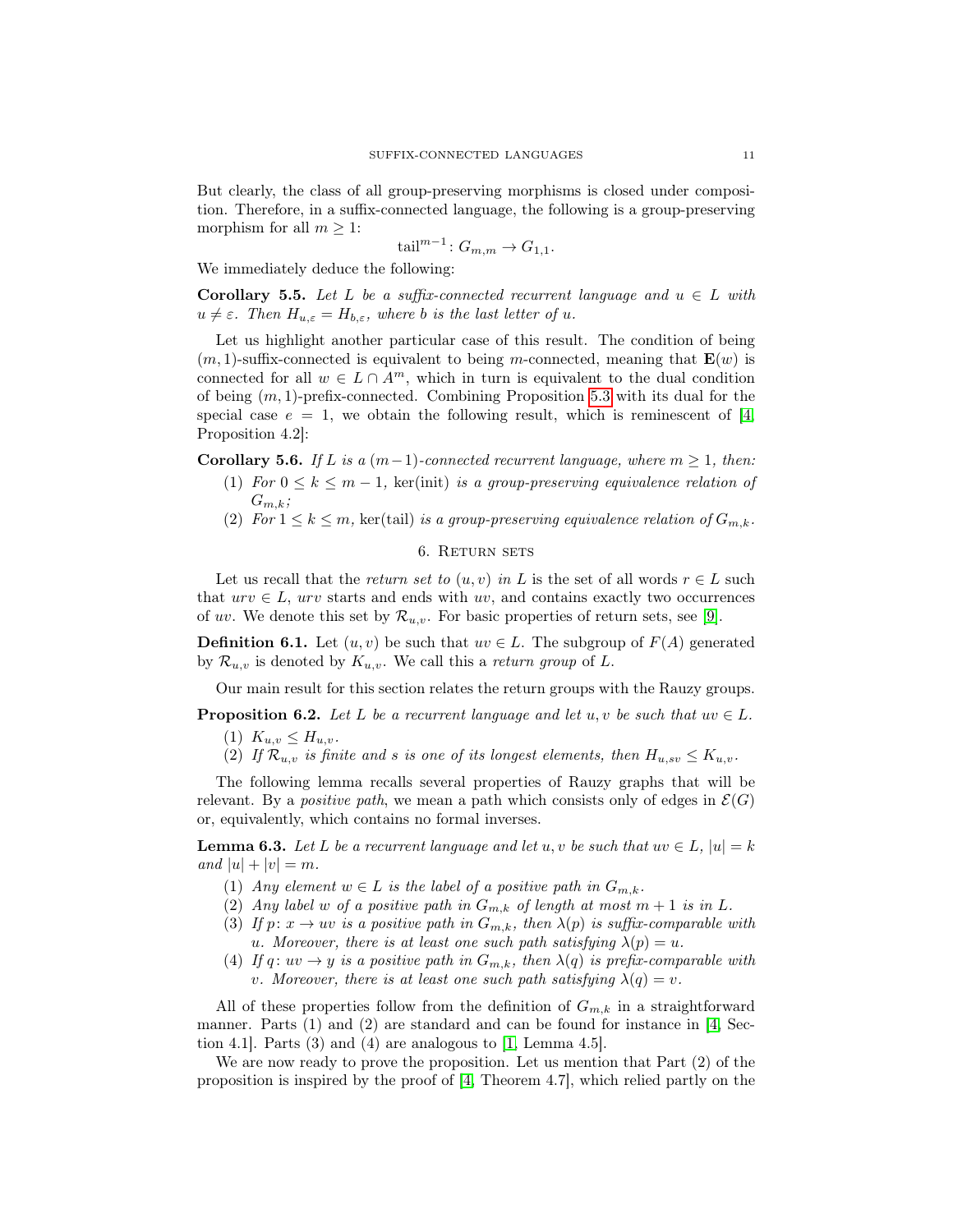fact that return sets of the form  $\mathcal{R}_{u,\varepsilon}$  are prefix codes. However, this property no longer holds for general return sets and we had to find a way to avoid it. This is essentially what is accomplished by the very last paragraph of the proof.

*Proof of Proposition [6.2.](#page-10-1)* (1) Let  $k = |u|, m = |u| + |v|$ , and fix  $r \in \mathcal{R}_{u,v}$ . Then urv ∈ L is the label of a positive path p in  $G_{m,k}$  by Part (1) of Lemma [6.3.](#page-10-2) Consider the factorization  $p = q_1 p' q_2$ , where  $\lambda(q_1) = u$ ,  $\lambda(p') = r$  and  $\lambda(q_2) = v$ . Write  $\alpha(p') = x_1$  and  $\omega(p') = x_2$ . Consider the factorization  $x_1 = u_1v_1$ , where  $|u_1| = k$ . Since  $\omega(q_1) = x_1$ , it follows from Part (3) of Lemma [6.3](#page-10-2) that  $u_1$  is suffixcomparable with  $\lambda(q_1) = u$ . As  $|u| = k = |u_1|$ , we conclude that  $u_1 = u$ . Similarly,  $\alpha(p'q_2) = x_1$ , so Part (4) implies that  $v_1$  is prefix-comparable with  $\lambda(p'q_2) = rv$ . Since  $r \in \mathcal{R}_{u,v}$ , the word rv starts with v, and since  $|v| = m - k = |v_1|$ , we conclude that  $v_1 = v$ . Thus,  $x_1 = uv$ . A similar argument yields  $x_2 = uv$ , so p' is a loop over  $uv$ , and  $\mathcal{R}_{u,v} \subseteq H_{u,v}$ . This proves (1).

(2) Let  $m' = |u| + |s| + |v|$ , and consider a positive path in  $G_{m',k}$  of the form p:  $uvx \to uvy$ . We start by proving the following claim:  $w = \lambda(p)$  is a concatenation of elements of  $\mathcal{R}_{u,v}$ .

To prove this claim, let us first consider two positive paths  $q_1: x_1 \stackrel{u}{\rightarrow} uvx$  and  $q_2: uvy \overset{v}{\rightarrow} x_2$ , whose existence is a consequence of Part (3) and (4) of Lemma [6.3.](#page-10-2) Since  $\alpha(pq_2) = uvx$ , Part (4) of Lemma [6.3](#page-10-2) implies that  $\lambda(pq_2)$  is prefix-comparable with vx; thus, it starts with v. Similarly, since  $\omega(q_1p) = uvy$ , Part(3) of Lemma [6.3](#page-10-2) implies that  $\lambda(q_1p)$  is suffix-comparable with u; thus, it ends with u. In particular, this implies

$$
uwv = \lambda(q_1)\lambda(pq_2) = \lambda(q_1p)\lambda(q_2) \in uvA^* \cap A^*uv.
$$

We now prove the claim by induction on  $|w| = |p|$ . If  $|w| \leq |s|$ , then uwv is the label of the positive path  $q_1pq_2$  in  $G_{m',k}$ , which has length at most m'. Hence, Part (2) of Lemma [6.3](#page-10-2) implies that  $uwv \in L$ . This, taken together with the fact that uwv belongs to  $uvA^* \cap A^*uv$ , implies that w is a concatenation of elements of  $\mathcal{R}_{u,v}$ . This establishes the basis of the induction.

For the inductive step, let us suppose that  $|w| > |s|$ . Let p' be the prefix of p of length m' of  $q_1pq_2$ , and let  $z = \lambda(p')$ . By Part (2) of Lemma [6.3,](#page-10-2)  $z \in L$ . Moreover,  $z \in uvA^*$ , so it is prefix-comparable with some element of  $uR_{u,v}v$ . But by assumption, |z| is the maximal length of an element of  $u\mathcal{R}_{u,v}v$ . Therefore, it follows that z has at least two occurrences of uv. Since z is a proper prefix of uwv, we deduce that uwv has an occurrence of uv at position  $0 < i < |s|$ . Consider the factorization  $p = p_1 p_2$  where  $|p_1| = j$ , and let  $x' = \omega(p_1) = \alpha(p_2)$ . Since j is an occurrence of uv in  $uvw = \lambda(q_1pq_2)$  and  $|q_1p_1| = |u| + j$ , it follows that  $\lambda(q_1p_1)$  ends with u. Consider the factorization  $x' = u'x''$ , where  $|u'| = |u|$ . By Part (3) of Lemma [6.3,](#page-10-2) u' is suffix-comparable with  $\lambda(q_1p_1)$ , and since  $|u'| = |u|$ , it follows that  $u' = u$ . Similarly, the fact that j is an occurrence of uv in uwv, with  $uwv = \lambda(q_1p_1p_2q_2)$  and  $|q_1p_1| = |u| + j$ , implies that  $\lambda(p_2q_2)$  starts with v. By Part (4) of Lemma [6.3,](#page-10-2) it follows that  $x''$  is prefix-comparable with  $\lambda(p_2q_2)$ , and hence with v. However, recall that  $x' \in L \cap A^{m'}$  where  $m' = |u| + |s| + |v|$ :

$$
|x''| = |x'| - |u| = |s| + |v| \ge |v|.
$$

Therefore, v is a prefix of  $x''$ , and  $x'' = vt$  for some word t. Hence, we conclude that  $p_1, p_2$  satisfy:

$$
p_1: uvx \to uvt, \quad p_2: uvt \to uvy.
$$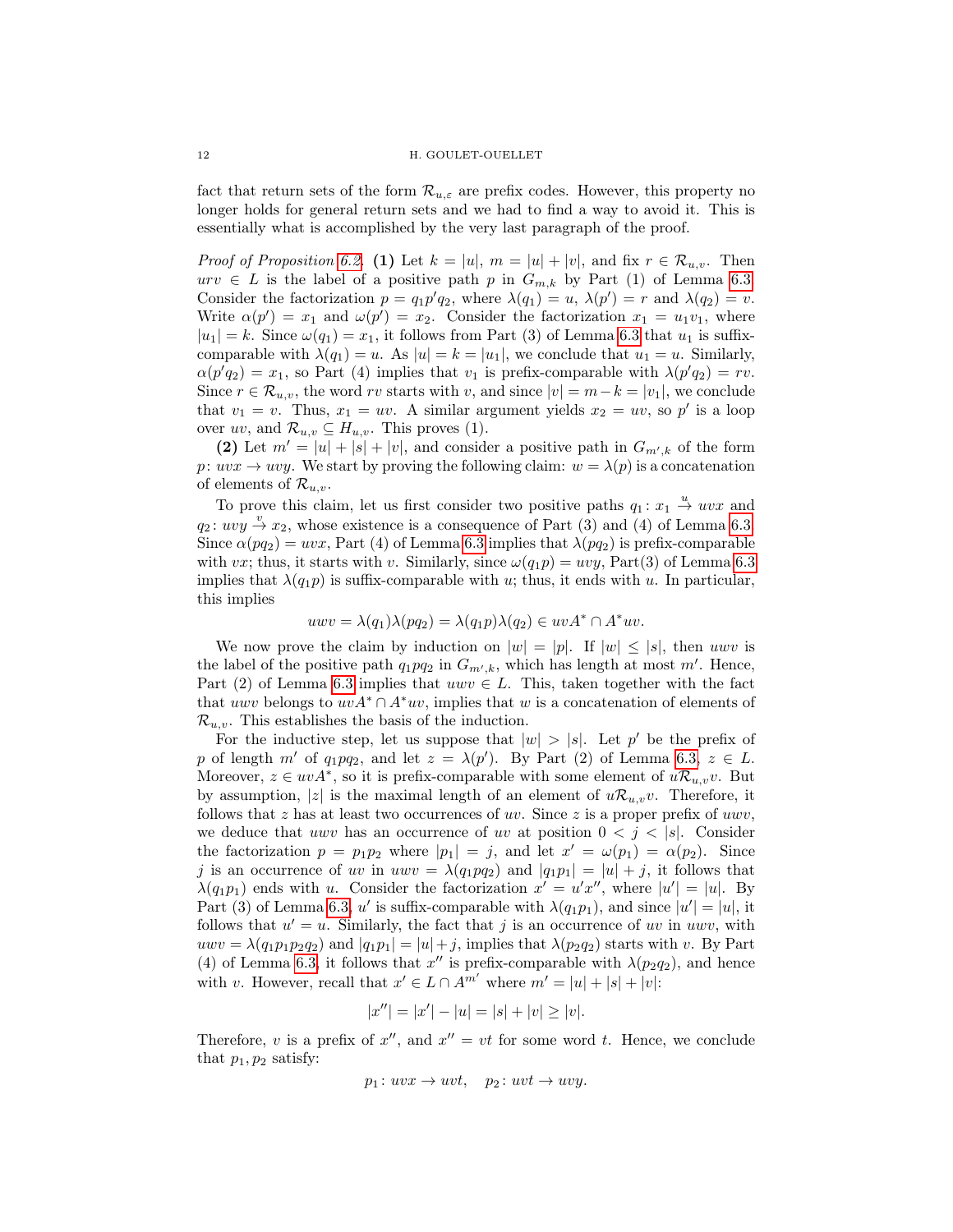Since  $0 < j < |s| < |w|$ , we have  $|p_1| < |p|$  and  $|p_2| < |p|$ . Thus, by the induction hypothesis, both  $\lambda(p_1)$  and  $\lambda(p_2)$  are product of words in  $\mathcal{R}_{u,v}$ . And, therefore, so is w. This finishes the proof of the claim.

We finish the proof of Part (2) of the proposition by showing that it follows from that claim. First, recall that  $G_{m',k}$  is *strongly connected*, in the sense that any two vertices can be joined by a positive path. Moreover, the groups of a strongly connected digraph are generated by the labels of positive loops [\[12,](#page-23-7) Corollary 4.5]. Since the claim above shows in particular that the labels of positive loops over usv in  $G_{m',k}$  lie in  $K_{u,v}$ , the result follows.

# 7. Proof of the main result

<span id="page-12-0"></span>Let us first recall the statement of our main result, Theorem [1.1:](#page-0-0) if  $L$  is a suffixconnected uniformly recurrent language on  $A$ , then all the return groups of  $L$  lie in the same conjugacy class and their rank is  $n - c + 1$ , where  $n = \text{Card}(A)$  and c is the number of connected components of  $\mathbf{E}(\varepsilon)$ .

The proof is split in two lemmas. In the first one, we apply the results obtained in the previous sections to show that (under the assumptions of Theorem [1.1\)](#page-0-0) all the return groups of  $L$  belong to the same conjugacy class. The second lemma finishes the proof by showing that the groups in this conjugacy class have rank  $n - c + 1.$ 

<span id="page-12-2"></span>**Lemma 7.1.** Let L be a uniformly recurrent suffix-connected language. Then, the return groups of L lie in the conjugacy class of subgroups of  $F(A)$  generated by the groups of the Rauzy graph  $G_{1,1}$ .

*Proof.* Consider a pair  $(u, v)$  such that  $uv \in L$  and  $uv \neq \varepsilon$ . By Corollary [5.5,](#page-10-3)  $H_{uv,\varepsilon} = H_{b,\varepsilon}$ , where b is the last letter of uv. Using the conjugacy relation between Rauzy groups, we then have:

$$
H_{u,v} = vH_{uv,\varepsilon}v^{-1} = vH_{b,\varepsilon}v^{-1},
$$

and this equality holds for any such pair  $(u, v)$ .

Since L is uniformly recurrent, we may choose an element  $s \in \mathcal{R}_{u,v}$  of maximum length and by Proposition [6.2:](#page-10-1)

$$
H_{u,sv} \le K_{u,v} \le H_{u,v}.
$$

Applying the conclusion of the previous paragraph to the pair  $u, sv$  while noting that  $s \in K_{u,v} \leq H_{u,v}$ , we get:

$$
H_{u,sv} = svH_{b,\varepsilon}v^{-1}s^{-1} = sH_{u,v}s^{-1} = H_{u,v}.
$$
  

$$
u = vH_{b,\varepsilon}v^{-1}.
$$

Hence,  $K_{u,v} = H_{u,v} = vH_{b,\varepsilon}v^{-1}$ 

The next lemma concludes the proof of Theorem [1.1.](#page-0-0) It also gives an effective way of computing the Stallings equivalence of  $G_{1,1}$  and, in turn, the Stallings equivalence can be used to find a basis for any of the groups defined by  $G_{1,1}$ .

<span id="page-12-1"></span>Lemma 7.2. Let L be a recurrent language. Then, the groups of the Rauzy graph  $G_{1,1}$  have rank  $n - c + 1$ , where  $n = \text{Card}(A)$  and c is the number of connected components of  $\mathbf{E}(\varepsilon)$ .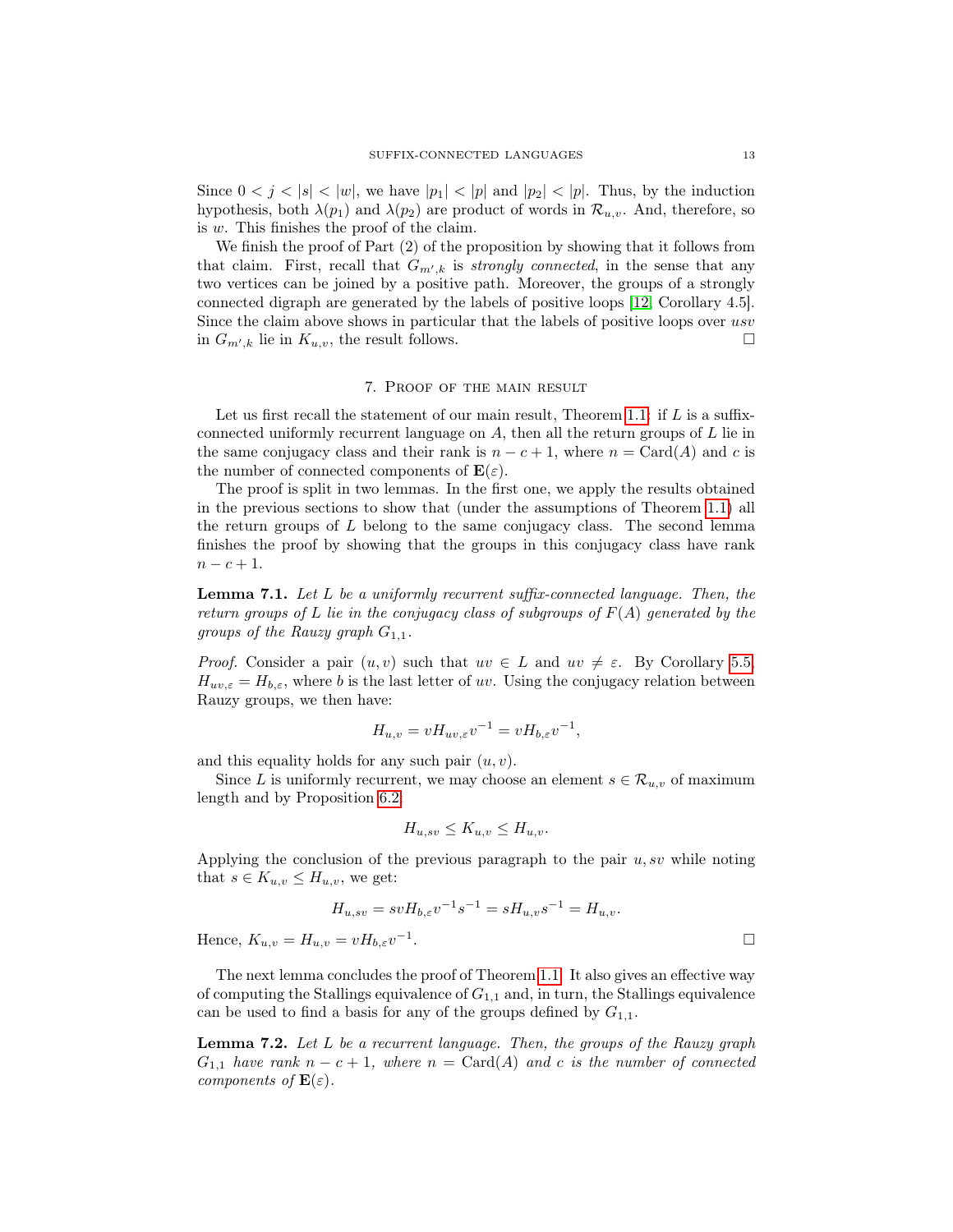Proof. A well-known consequence of Stallings algorithm is that the rank of any group generated by a connected digraph G is

$$
Card(\mathcal{E}(G/\equiv_S)) - Card(\mathcal{V}(G/\equiv_S)) + 1
$$

(see [\[11,](#page-23-8) Lemma 8.2]). Thus, we need only to show that the quotient  $G_{1,1}/\equiv_S$  has  $c$  vertices and  $n$  edges.

Let us start by showing that  $G_{1,1}/\equiv_S$  has c vertices. By definition, we have  $\mathcal{V}(G_{1,1}) = A = \mathbf{L}(\varepsilon)$ . Let  $\sim$  be the relation defined as follow: for  $a, b \in A$ , we have  $a \sim b$  exactly when, viewed as elements of  $\mathbf{L}(\varepsilon)$ , a and b lie in the same connected component of  $\mathbf{E}(\varepsilon)$ . Note that the relation ~ has precisely c classes because every connected component of  $\mathbf{E}(\varepsilon)$  contains at least one vertex in  $\mathbf{L}(\varepsilon)$ . Therefore, it suffices to show that  $\sim = \equiv_S$ .

We now prove the inclusion  $\sim \subseteq \equiv_S$ . Since  $\mathbf{E}(\varepsilon)$  is bipartite, any path in  $\mathbf{E}(\varepsilon)$ between elements of  $\mathbf{L}(\varepsilon)$  has even length, and thus it suffices to argue for elements related by paths of length 2. Let us assume that  $a, b \in L(\varepsilon) = A$  are related by a path of length 2 inside  $\mathbf{E}(\varepsilon)$ . By definition of  $\mathbf{E}(\varepsilon)$ , the existence of such a path means that there is some  $c \in A$  such that  $ac, bc \in L$ . But recall that  $\mathcal{E}(G_{1,1}) = L \cap A^2$ , so we may view  $e = ac$  and  $f = bc$  as edges in  $G_{1,1}$ , both of which have label c. The path  $(e, f^{-1})$  is then a trivially-labeled path between a and b, so  $a \equiv_S b$  as required.

Let us prove the inclusion  $\equiv_S \subseteq \sim$ . By definition of  $\equiv_S$ , we only need to show that  $\sim$  is closed under the two rules (F) and (F'). We argue for each separately. Let us fix  $a, b, c, c', d, d' \in A$  such that  $a \sim c', b \sim d', c \sim d$ .

- (F) We assume that there are edges  $e: c \to c'$ ,  $f: d \to d'$  such that  $\lambda(e) = \lambda(f)$ . Note that the maps tail and eval<sub>1</sub> agree on  $A^2$ , so by definition  $\omega = \lambda$  in the Rauzy graph  $G_{1,1}$ . Thus, under our current assumptions,  $c' = d'$ . Hence,  $a \sim c' \sim b$  and  $a \sim b$  by transitivity.
- (F') We assume that there are edges  $e: c' \to c$ ,  $f: d' \to d$  such that  $\lambda(e) = \lambda(f)$ . Since  $\omega = \lambda$  in  $G_{1,1}$ , we deduce that  $d = c$ . By definition,  $\mathcal{E}(G_{1,1}) = L \cap A^2$ ,  $e = c'c \in L$  and  $f = d'd = d'c \in L$ . In particular, there is an edge in  $\mathbf{E}(\varepsilon)$ joining c' and c, and another one joining d' and c. Hence,  $a \sim c' \sim d' \sim b$ and  $a \sim b$  by transitivity.

It only remains to show that  $G_{1,1}/\equiv_S$  has n edges. We do this by showing that the labeling map  $\lambda: G_{1,1}/\equiv_S \rightarrow A$  is a bijection. Fix a letter  $a \in A$ . Since L is recurrent, there exists  $b \in A$  with  $ba \in L$ . Hence, there is at least one edge labeled a in  $G_{1,1}$ , and therefore also in  $G_{1,1}/\equiv_S$ . Hence,  $\lambda: G_{1,1}/\equiv_S \rightarrow A$  is surjective. Now suppose that  $G_{1,1}$  has two edges  $e, f$  labeled a. As noted before,  $\lambda = \omega$  in  $G_{1,1}$ , so  $\omega(e) = a = \omega(f)$ . Applying rule (F'), we conclude that  $\alpha(e) \equiv_S \alpha(f)$ . In particular,  $e/\equiv_S = f/\equiv_S$ , which proves that the labeling map  $\lambda: G_{1,1}/\equiv_S \to A$  is injective.  $\Box$ 

# 8. Proof of the corollaries

<span id="page-13-0"></span>Let us start this section by recalling the statement of Corollary [1.2:](#page-1-0) if  $L$  is suffixconnected and uniformly recurrent, then the following statements are equivalent:

- (1) All the return sets of L generate the full free group  $F(A)$ .
- (2) Some return set of L generates a group of rank  $Card(A)$ .
- (3) The extension graph of the empty word is connected.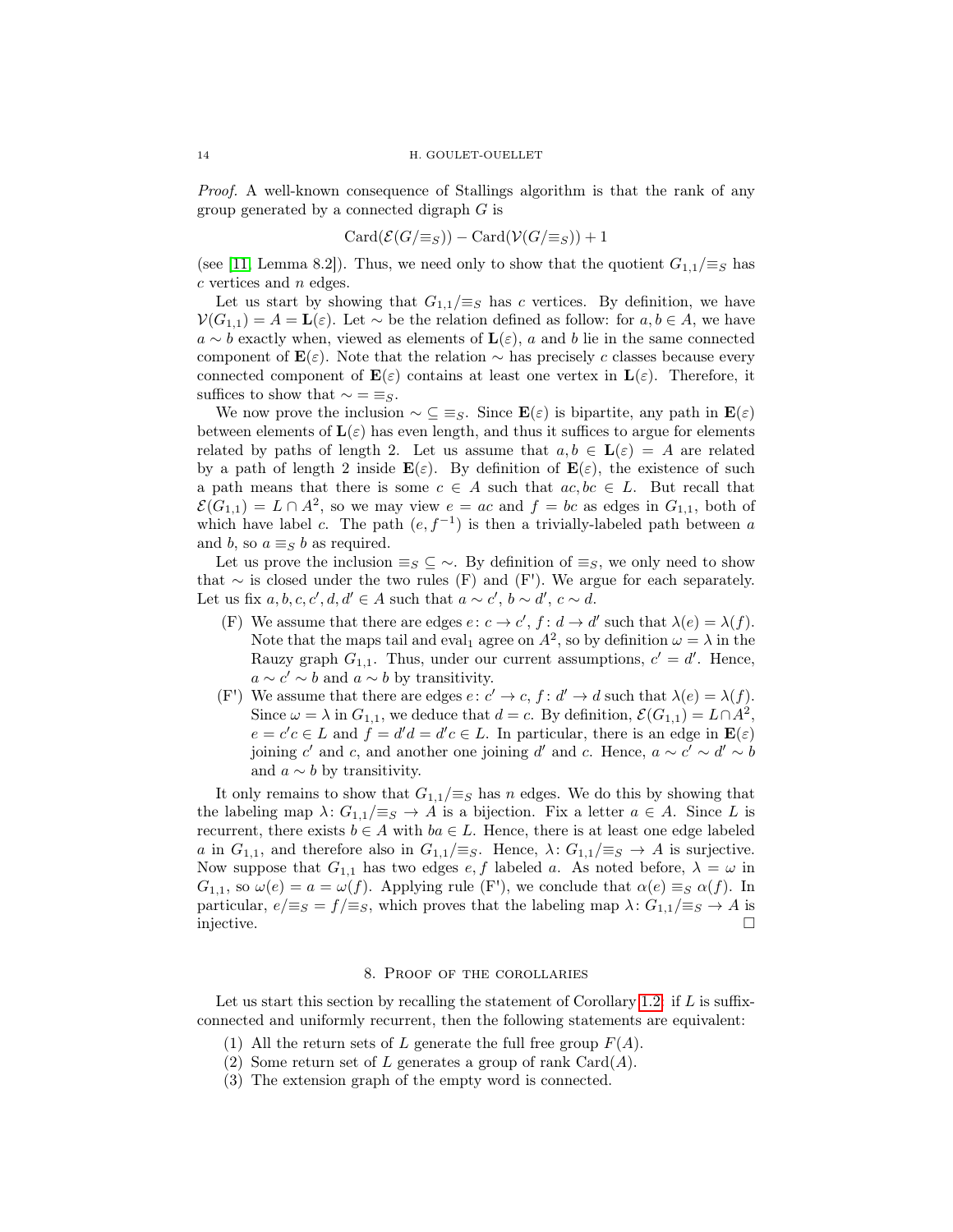

FIGURE 5. The rules  $(F)$  and  $(F')$  as they appear in the proof of Lemma [7.2](#page-12-1) when showing that  $\equiv_S \subseteq \sim$ .

## Proof of Corollary [1.2.](#page-1-0) (1) implies (2). Trivial.

(2) implies (3). By Theorem [1.1,](#page-0-0) all return groups of L have rank  $n - c + 1$ where c is the number of connected components of  $\mathbf{E}(\varepsilon)$  and  $n = \text{Card}(A)$ . Under the assumption (2), we therefore have  $n = n - c + 1$  and  $c = 1$ .

(3) implies (1). If  $\mathbf{E}(\varepsilon)$  is connected, then by Corollary [5.6,](#page-10-4) there is a grouppreserving morphism  $G_{1,1} \rightarrow G_{0,0}$ . But note that  $G_{0,0}$  has a single vertex with loops labeled by the letters of A. Thus, the group generated by  $G_{0,0}$  is equal to the full free group  $F(A)$ , and so are all the groups of the level 1 Rauzy graph  $G_{1,1}$ . But recall that, for a suffix-connected language, all the return groups lie in the conjugacy class generated by the level 1 Rauzy groups (see Lemma [7.1\)](#page-12-2), and so the result follows.  $\Box$ 

Before proving Corollary [1.3,](#page-1-1) we need some preliminary material. A word  $w \in L$ is called neutral if:

$$
1 - \chi(\mathbf{E}(w)) = 0,
$$

where  $\chi(\mathbf{E}(w))$ , the characteristic of  $\mathbf{E}(w)$ , is the difference between the number of vertices and edges in  $\mathbf{E}(w)$ . A *neutral language* is a language in which all nonempty words are neutral. The next result, quoted from [\[7,](#page-23-2) Corollary 5.4], will be useful to prove Corollary [1.3.](#page-1-1)

<span id="page-14-0"></span>**Lemma 8.1.** If L is recurrent and neutral, then for all  $u, v$  with  $uv \in L$ ,

$$
Card(\mathcal{R}_{u,v}) = Card(A) - \chi(\mathbf{E}(\varepsilon)) + 1.
$$

With this lemma in mind, let us recall the statement of Corollary [1.3:](#page-1-1) if L is uniformly recurrent, connected and neutral, then the following statements are equivalent:

- (1) Some return set of L is a free subset of the free group  $F(A)$ .
- (2) All return sets of L are free subsets of the free group  $F(A)$ .
- $(3)$  L is a tree set.

Proof of Corollary [1.3.](#page-1-1) We first recall the following fact, which is a straightforward consequence of the well-known Hopfian property of  $F(A)$ : a finite subset of  $F(A)$ is free if and only its cardinality agrees with the rank of the subgroup it generates. Moreover, note that under our assumptions, the return sets of  $L$  all have the same cardinality (by Lemma [8.1\)](#page-14-0), as well as the same rank (by Theorem [1.1\)](#page-0-0). Therefore if some return set is free, then all return sets are free, that is to say  $(1)$  and  $(2)$  are equivalent.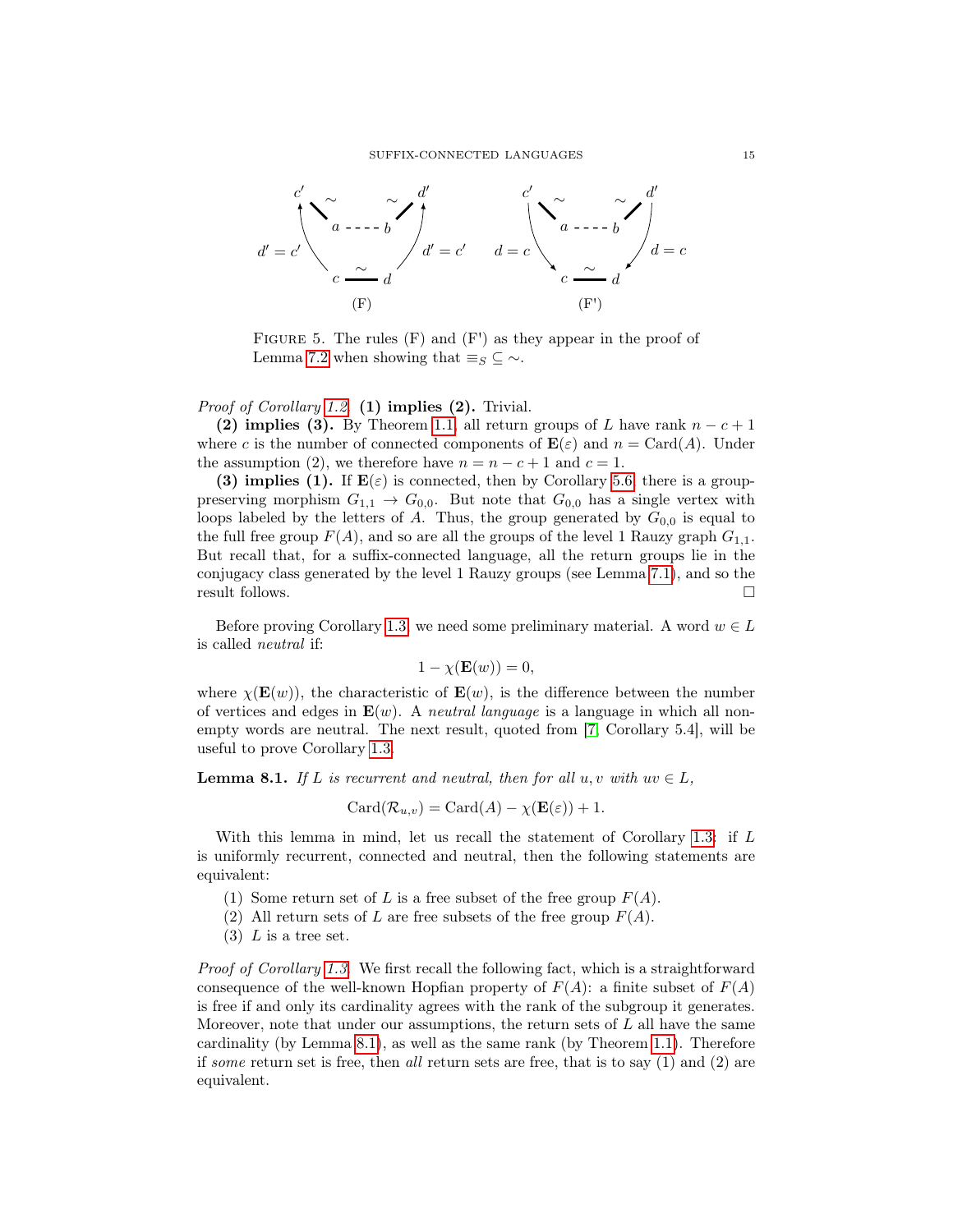To prove the equivalence of (2) and (3), we use the following fact about graphs: a simple graph G is a forest if and only if it has exactly  $\chi(G)$  connected components [\[5,](#page-23-9) Exercise 2.1.7 (b)]. On the one hand, this implies that in a connected neutral language, the extension graph of any non-empty word must be a tree (since neutrality implies  $\chi(\mathbf{E}(w)) = 1$ . Thus, a neutral connected language is a tree set if and only if  $\mathbf{E}(\varepsilon)$  is a forest, if and only if  $\chi(\mathbf{E}(\varepsilon)) = c$ , where c denotes the number of connected components of  $\mathbf{E}(\varepsilon)$ . This is also equivalent to the following equality:

$$
Card(A) - \chi(\mathbf{E}(\varepsilon)) + 1 = Card(A) - c + 1.
$$

Let us fix  $u, v$  with  $uv \in L$ . Lemma [8.1](#page-14-0) implies that  $Card(\mathcal{R}_{u,v})$  is equal to the left-hand side of the previous equation, while Theorem [1.1](#page-0-0) implies that  $rank(K_{u,v})$  is equal to the right hand side. Since (2) holds exactly when  $Card(R_{u,v}) = rank(K_{u,v})$ for all such  $u, v$ , the result follows.

# 9. Suffix-connected example

<span id="page-15-0"></span>This section is devoted to the proof of Theorem [1.4.](#page-1-2) We consider the following substitution on the alphabet  $A = \{0, 1, 2\}$ :

$$
\begin{array}{cccc}\n\varphi\colon & 0 & \mapsto & 0001 \\
& 1 & \mapsto & 02 \\
& 2 & \mapsto & 001\n\end{array}.
$$

Note that  $\varphi$  is primitive (since for every  $a, b \in A$ , a occurs in  $\varphi^3(b)$ ), and that  $\varphi(A)$ is a prefix code (no word in  $\varphi(A)$ ) is a proper prefix of another). In particular, this implies that  $\varphi$  is injective, a fact that will be used several times. We recall that the language defined by  $\varphi$  is the subset of all words  $w \in A^+$  such that w is a factor of  $\varphi^{n}(a)$  for some  $a \in A$  and  $n \in \mathbb{N}$ . For the current section, L denotes the language of  $\varphi$ . As we already mentioned, it is well known that the language of a primitive substitution is uniformly recurrent. We will show that  $L$  is suffix-connected, and deduce that all the return sets of L generate the full free group  $F(A)$ .

The proof, being a bit lengthy, is organized in 5 steps. Let us give a quick outline of each step:

- <span id="page-15-1"></span>(1) We show that every right special factor of length at least 2 either ends with 00 and satisfies  $\mathbf{R}(x) = \{0, 1\}$ ; or ends with 10 and satisfies  $\mathbf{R}(x) = \{0, 2\}$ . Similarly, we show that every left special factor of length at least 3 either starts with 000 and satisfies  $\mathbf{L}(x) = \{1, 2\}$ ; or starts with 001 and satisfies  $L(x) = \{0, 1\}.$
- <span id="page-15-2"></span>(2) We show that L contains only 4 bispecial factors starting with 001 and we compute them.
- <span id="page-15-3"></span>(3) We show that if x is a bispecial factor that starts with 000, then

$$
\mathbf{E}(x) \cong \begin{cases} \mathbf{E}(\varphi(x)0) & \text{if } x \text{ ends with } 00, \\ \mathbf{E}(\varphi(x)00) & \text{if } x \text{ ends with } 10. \end{cases}
$$

- <span id="page-15-4"></span>(4) We define inductively a sequence of words  $(w_k)_{k\in\mathbb{N}}$  of increasing lengths, and we show that the disconnected elements of  $L$  are precisely the members of that sequence.
- <span id="page-15-5"></span>(5) We define a sequence of integers  $(d_k)_{k\in\mathbb{N}}$  such that  $\mathbf{L}(w_k)$  embeds in one connected component of  $\mathbf{E}_{d_k, d_k}(\text{tail}^{d_k-1}(w_k)).$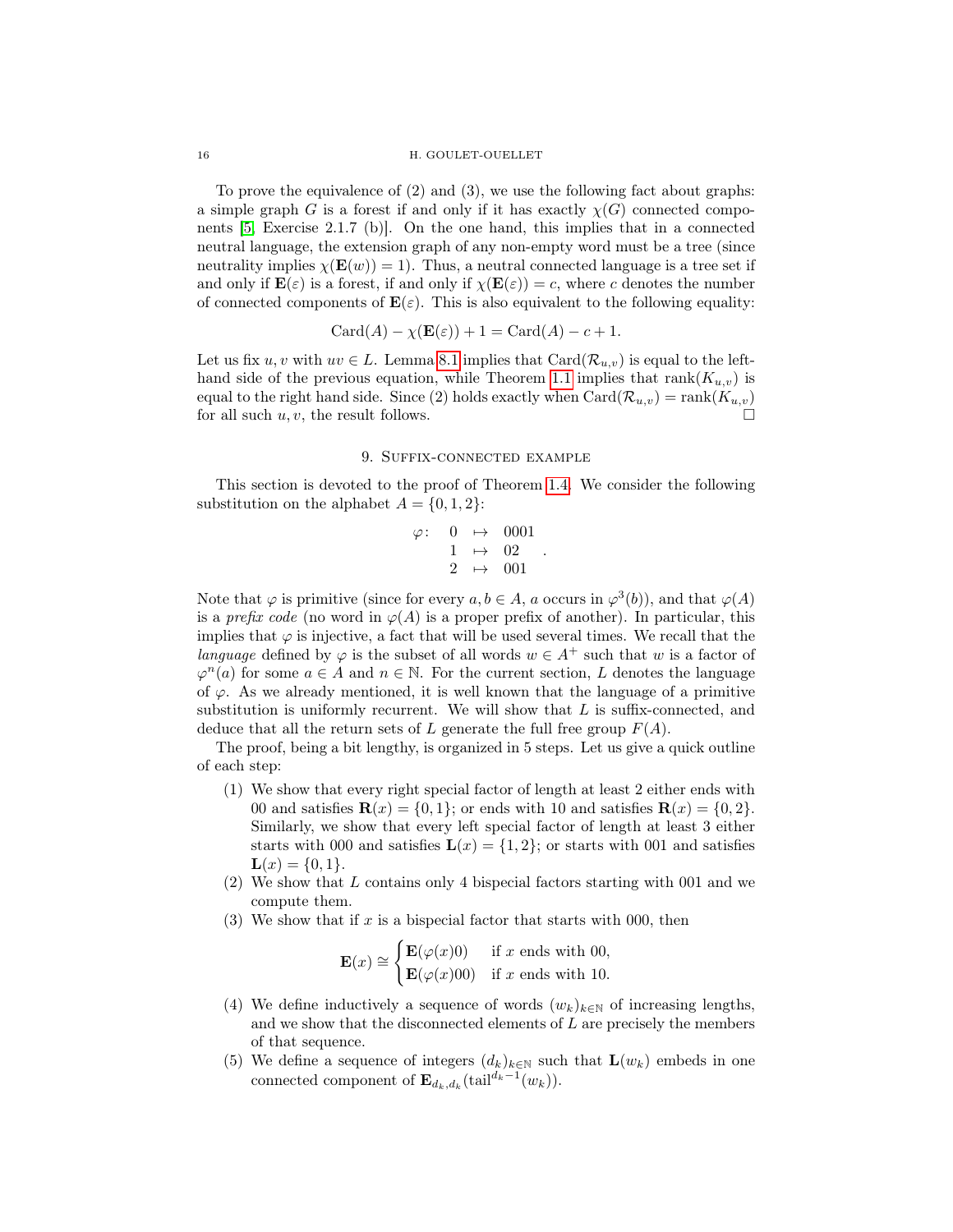Some of these steps involve the computation of the sets  $L \cap A^k$  for several values of  $k$ , some of them quite large. We will omit the details of these computations and provide only the results. These computations can be checked either by hand (e.g. with the algorithm described in [\[2,](#page-23-10) Section 3.2]), or perhaps more appropriately using SageMath [\[6\]](#page-23-11). At the time of writing, a SageMath web interface can be accessed at the address <https://sagecell.sagemath.org>. To compute the set  $L \cap A^k$ , simply evaluate the following line of code in the web interface:

 $WordMorphism({0:[0,0,0,1],1:[0,2],2:[0,0,1]}).language(k).$ 

Step [1.](#page-15-1) We prove the following claim.

*Claim.* Let x be a right special factor of L of length at least 2. Then one of the two following alternatives hold:

(1) x ends with 00 and  $\mathbf{R}(x) = \{0, 1\}.$ 

(2) x ends with 10 and  $R(x) = \{0, 2\}.$ 

Dually, let  $y$  be a left special factor of  $L$  of length at least 3. Then one of the two following alternatives hold:

(1) y starts with 000 and  $L(y) = \{1, 2\}.$ 

(2) y starts with 001 and  $L(y) = \{0, 1\}.$ 

Proof of the claim. Direct computations reveal that:

 $L \cap A^3 = \{000, 001, 010, 020, 100, 102, 200\}.$ 

Hence, the only two right special factors in  $L \cap A^2$  are 00 and 10, and they satisfy respectively:

$$
\mathbf{R}(00) = \{0, 1\}, \qquad \mathbf{R}(10) = \{0, 2\}.
$$

Since the sets  $\mathbf{R}(x)$  are weakly increasing under taking suffixes, the first part follows. Similarly, we find:

 $L \cap A<sup>4</sup> = \{0001, 0010, 0100, 0102, 0200, 1000, 1001, 1020, 2000\}.$ 

Therefore  $L \cap A^3$  contains only two left special factors, 000 and 001, satisfying respecitvely:

$$
\mathbf{L}(000) = \{1, 2\}, \qquad \mathbf{L}(001) = \{0, 1\}.
$$

Since the sets  $\mathbf{L}(x)$  are weakly increasing under taking prefixes, the second part follows as well.

Step [2.](#page-15-2) We now know that all long enough bispecial factors must start with either 000 or 001, and end with either 00 or 10. We restrict the possibilities even further by proving the following claim:

*Claim.* The only four bispecial factors of  $L$  starting with 001 are:

# 0010, 00100, 00100010, 001000100010.

The proof of this claim makes use of the concept of cutting points, by which we mean the following: in a word of the form  $\varphi(z)$ , a cutting point is an index  $0 \leq j \leq |\varphi(z)| - 1$  such that  $j = |\varphi(z_1)|$ , for some prefix  $z_1$  of z. We observe that in the specific case of  $\varphi$ , the cutting points are located exactly after the occurrences of the letters 1 and 2. The following elementary lemma will be useful.

<span id="page-16-0"></span>**Lemma 9.1.** Let  $\varphi(z) = u_1 \dots u_n$  be a factorization such that  $|u_1 \dots u_k|$  is a cutting point for all  $1 \leq k < n$ . Then there is a factorization  $z = z_1 \ldots z_n$  such that  $\varphi(z_i) = u_i$  for all  $1 \leq i \leq n$ .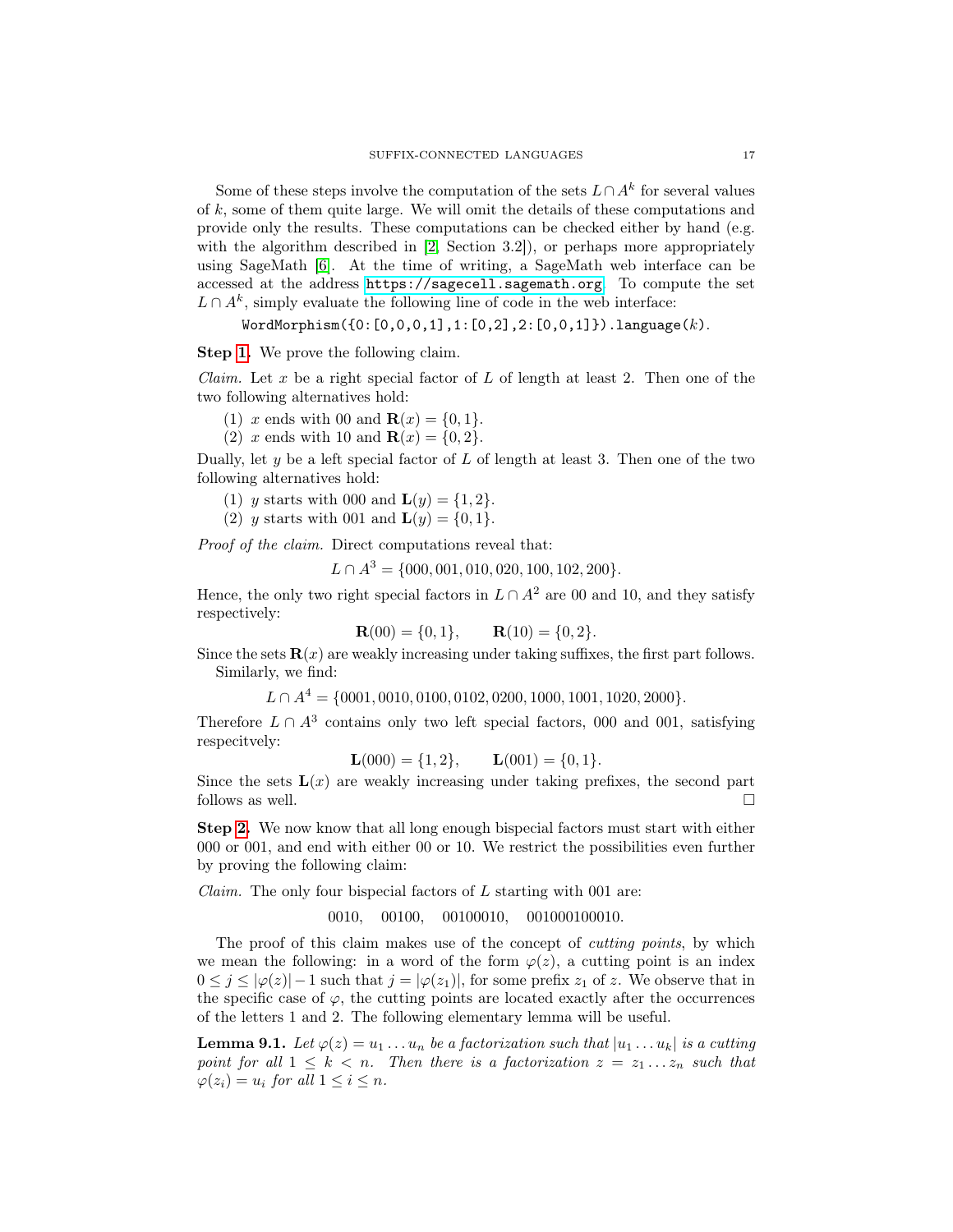

<span id="page-17-0"></span>FIGURE 6. Extension graphs of all the bispecial words of length at most 4 in L.

*Proof.* By assumption,  $u_1 \dots u_{j-1}, u_1 \dots u_j \in \varphi(A^*)$  for all  $1 \leq j \leq n$ . Since  $\varphi(A)$ is a prefix code, we have  $u_j \in \varphi(A^*)$  and we may write  $u_j = \varphi(z_j)$  for some  $z_j$ . Then  $\varphi(z) = \varphi(z_1 \dots z_n)$  and as  $\varphi$  is injective,  $z = z_1 \dots z_n$  as required.

*Proof of the claim.* Let us start by noting that the only bispecial factors of  $L$  with length at most 4 are:

 $\varepsilon$ , 0, 00, 0010.

This can be proven simply by inspecting the sets  $L \cap A^k$  for  $2 \leq k \leq 6$ . The extension graphs of these four words can be found in Figure [6.](#page-17-0) From now on, we work only with bispecial factors of length at least 5.

Let us suppose that u is bispecial,  $|u| \geq 5$  and 001 is a prefix of u. We distinguish two cases:  $u = 001x10$  and  $u = 001x00$ .

We start by the case  $u = 001x10$ . Let  $x' = x1$ . By Step [1,](#page-15-1) we know that  $0u, 1u \in L$ . Thus, there exist  $z_1, z_2 \in L$  such that:

$$
\varphi(z_1) = s_1 0001 x' 0 t_1, \qquad \varphi(z_2) = s_2 1001 x' 0 t_2.
$$

Since 0000  $\notin L$ , it follows that  $s_1$  ends with either 1 or 2. Therefore  $|s_1|$  is a cutting point in  $\varphi(z_1)$ . Similarly, there is a cutting point in  $\varphi(z_1)$  at the end of x'. It follows from Lemma [9.1](#page-16-0) that  $z_1$  has a factor of the form  $0y_1$  such that  $\varphi(y_1) = x'$ . With similar arguments, we conclude that  $z_2$  has a factor of the form  $2y_2$  such that  $\varphi(y_2) = x'$ . Since  $\varphi$  is injective, we find  $y_1 = y_2 = y$ , and  $\mathbf{L}(y) \supseteq \{0, 2\}$ . By Step [1,](#page-15-1) it follows that  $|y| < 3$ , which leaves us with only thirteen possibilities. Further accounting for the fact that  $2 \in L(y)$  and  $\varphi(y) \neq \varepsilon$ , we narrow it down to only two possibilities, namely  $y = 0$  and  $y = 00$ . Trying out both values, we obtain either:

$$
u = 001\varphi(0)0 = 00100010
$$
; or  
\n $u = 001\varphi(00)0 = 001000100010$ .

A direct computation shows that both of those words are bispecial.

Finally, we treat the case  $u = 001x00$ . By Step [1,](#page-15-1)  $u0 = 001x000 \in L$ . Since 0000  $\notin L$ , it follows that x cannot end with 0. Moreover, we also have  $0u, 1u, u1 \in L$ , so there exist  $z_1, z_2, z_3 \in L$  such that:

$$
\varphi(z_1) = s_1 0001 x 00 t_1, \quad \varphi(z_2) = s_2 1001 x 00 t_2, \quad \varphi(z_3) = s_3 001 x 001 t_3.
$$

Again, since 0000  $\notin L$ ,  $s_1$  cannot end with 0. Recalling that cutting points are located exactly after the occurrences of 1 or 2, we apply Lemma [9.1](#page-16-0) to conclude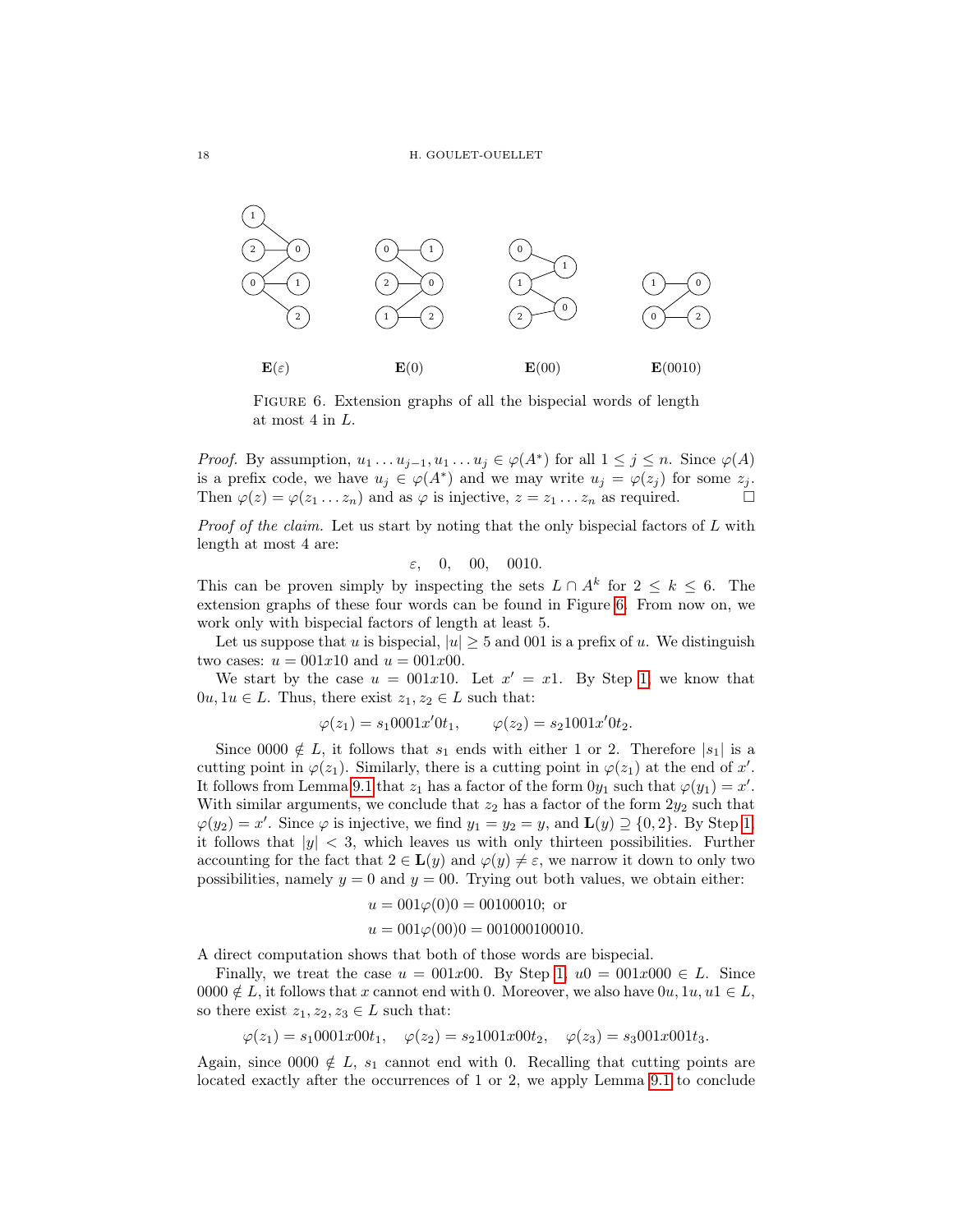

<span id="page-18-0"></span>FIGURE 7. Extension graphs of all bispecial factors of  $L$  starting with 001.

that there exist: a factor of  $z_1$  of the form  $0y_1$  such that  $\varphi(y_1) = x$ ; a factor of  $z_2$ of the form  $2y_2$  such that  $\varphi(y_2) = x$ ; and a factor of  $z_3$  of the form  $y_3$ ? such that  $\varphi(y_3) = x$ . Since  $\varphi$  is injective,  $y_1 = y_2 = y_3 = y$ , and  $\mathbf{L}(y) \supseteq \{0, 2\}$ ,  $2 \in \mathbf{R}(y)$ . By Step [1,](#page-15-1) we conclude that  $|y| < 3$ , which again leaves us with thirteen possible values for y. Accounting for the fact that  $2 \in \mathbf{R}(y)$  and  $2 \in \mathbf{L}(y)$  narrows this to only two possibilities:  $y = \varepsilon$  and  $y = 0$ . Testing both possibilities, we find that  $y = 0$  does not yield a bispecial factor, leaving us with only one bispecial factor for that case:

$$
u = 001\varphi(\varepsilon)00 = 00100.
$$

All in all, we exhausted all cases and found four bispecial factors:

### 0010, 00100, 00100010, 001000100010.

This proves the claim.

We give the extension graphs of these four bispecial factors in Figure [7.](#page-18-0) The longest among these, which has length 12, is the only one which is disconnected. We also saw that all the bispecial factors of  $L$  of length at most 4 are connected, and it is not hard from there to complete the picture and show that 001000100010 is both the longest bispecial factor starting with 001 and the smallest disconnected factor of L. This can be done by explicit computations for the only three missing bispecial factors of length at most 12, which are 00010, 000100 and 000100010.

Step [3.](#page-15-3) Next, we give conditions ensuring stability of some extension graphs under  $x \mapsto \varphi(x)0$  or  $x \mapsto \varphi(x)00$ .

*Claim.* Let x be a bispecial factor of L starting with 000. Then:

$$
\mathbf{E}(x) \cong \begin{cases} \mathbf{E}(\varphi(x)0) & \text{if } x \in A^*00\\ \mathbf{E}(\varphi(x)00) & \text{if } x \in A^*10. \end{cases}
$$

Proof of the claim. Let us put:

$$
y = \begin{cases} \varphi(x)0 & \text{if } x \in A^*00\\ \varphi(x)00 & \text{if } x \in A^*10. \end{cases}
$$

Let  $\sigma$  be the permutation of  $A = \{0, 1, 2\}$  fixing 0 and exchanging 1, 2. We readily deduce from Step [1](#page-15-1) that  $\sigma(a)$  is a suffix of  $\varphi(a)$ , for all  $a \in L(x)$ . Similarly, if  $x \in A^*00$ , then  $0\sigma(b)$  is a prefix of  $\varphi(b)$ , for all  $b \in \mathbf{R}(x)$ ; and if  $x \in A^*10$ , then  $00\sigma(b)$  is a prefix of  $\varphi(b)$ , for all  $b \in \mathbf{R}(x)$ . In particular,  $\sigma(a)y\sigma(b)$  is a factor of  $\varphi(axb)$ . Thus,

$$
axb \in L \implies \varphi(axb) \in L \implies \sigma(a)y\sigma(b) \in L.
$$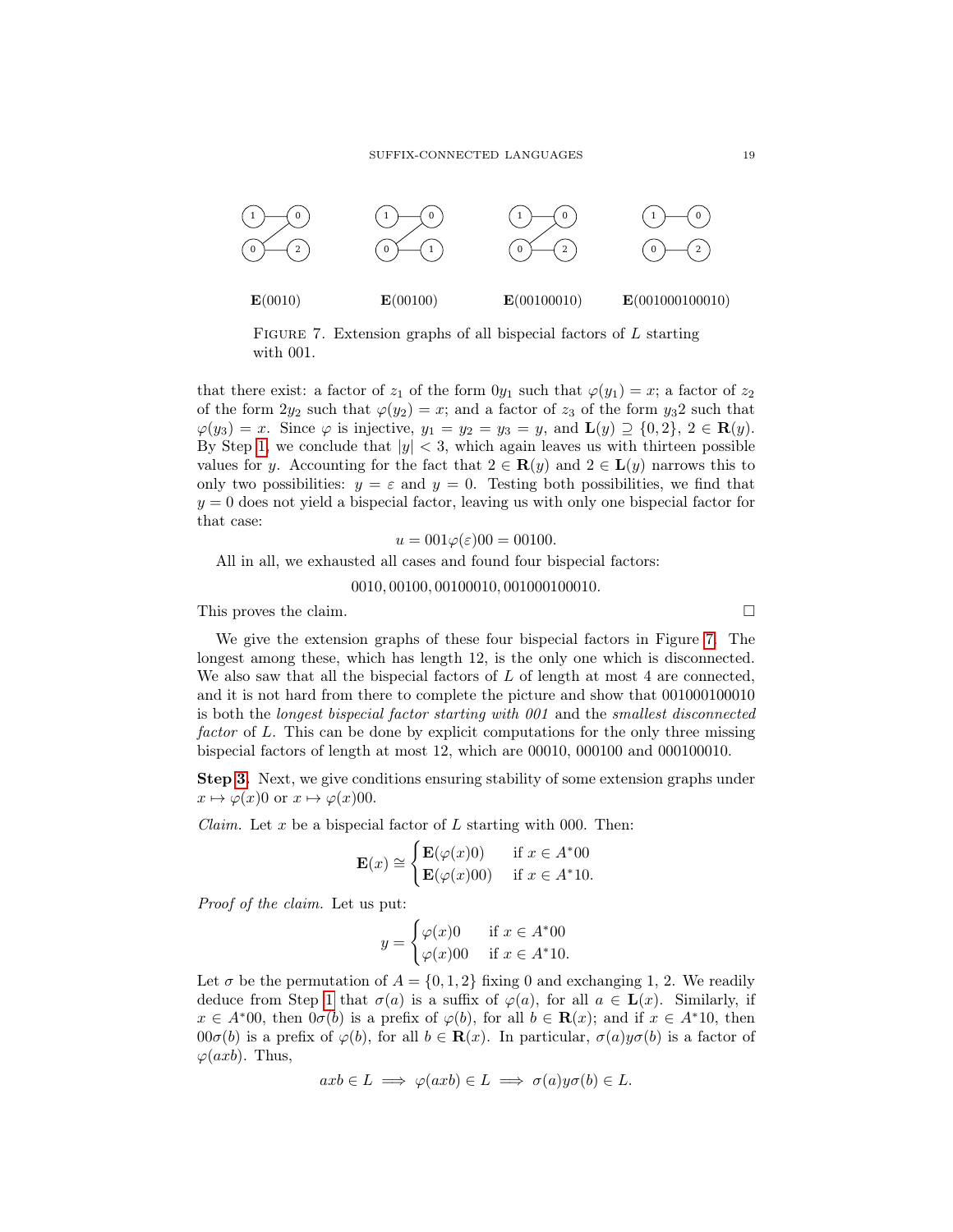This shows that  $\sigma: \mathbf{E}(x) \to \mathbf{E}(y)$  is a graph morphism, and that y is bispecial. Moreover, it follows from Step [1](#page-15-1) that  $\sigma$  is bijective on vertices. It remains only to show that  $\sigma$  is onto on edges.

Let us suppose that  $\sigma(a)y\sigma(b) \in L$  for  $a, b \in A$ . We need to show that  $axb \in L$ . The fact that  $\sigma(a)y\sigma(b) \in L$  implies:

$$
\exists z \in L, \ \varphi(z) = s\sigma(a)y\sigma(b)t.
$$

Note that  $y = \varphi(x)0$  or  $\varphi(x)00$ . In both cases,  $\varphi(x)$  is a prefix of y ending with 1 or 2. Moreover, we have  $\sigma(a) \in \{1,2\}$  by Step [1.](#page-15-1) Thus, in the factorization  $s\sigma(a)y\sigma(b)t$  given above, there must be one cutting point at the start of y, and one at the end of  $\varphi(x)$ . By Lemma [9.1,](#page-16-0) this implies that z has a factor of the form  $cx'd$ , where:

- (1)  $\varphi(x') = \varphi(x);$
- (2)  $\sigma(a)$  is a suffix of  $\varphi(c)$ ;
- (3)  $\varphi(d)$  starts with  $0\sigma(b)$  if  $x \in A^*00$ ; or  $00\sigma(b)$  if  $x \in A^*10$ .

Injectivity of  $\varphi$  implies  $x = x'$ , so  $c \in L(x)$  and  $d \in \mathbf{R}(x)$ . Using Step [1,](#page-15-1) we can then deduce from a case-by-case analysis that  $a = c$  and  $b = d$ . This proves that  $\sigma$ is onto on edges, thus finishing the proof.  $\Box$ 

**Step [4.](#page-15-4)** Recall that the longest bispecial factor of  $L$  that starts with 001 is also its smallest disconnected element. We will see that all disconnected elements of L arise from this word. Consider the sequence of words  $\{w_k\}_{k\in\mathbb{N}}$  defined by:

$$
w_0 = 001000100010
$$
,  $w_{k+1} = \begin{cases} \varphi(w_k)00 & \text{if } k \text{ is even;} \\ \varphi(w_k)0 & \text{if } k \text{ is odd.} \end{cases}$ 

For the purpose of the proof below, it is useful to notice that  $w_k$  ends with 10 if k is even, and with 00 if k is odd. We now prove the following claim.

*Claim.* A word  $w \in L$  is disconnected if and only if  $w = w_k$  for some  $k \in \mathbb{N}$ .

*Proof.* We already saw that  $w_0$  is disconnected, and one can check via explicit computations that so is  $w_1$ . Since  $w_k$  starts with 000 whenever  $k \geq 1$ , it follows from Step [3](#page-15-3) that  $w_k$  is disconnected for all  $k \in \mathbb{N}$ .

For the converse, we proceed by induction on  $|w|$ . The smallest disconnected word,  $w_0$ , provides the basis for the induction. Let us consider a disconnected word  $w \in L$  such that  $|w| > |w_0| = 12$ . Since  $w_0$  is also the longest bispecial factor starting with 001 (see Step [2\)](#page-15-2), we may assume that  $w$  starts with 000.

We start by treating the case  $w \in A^*00$ . By Step [1,](#page-15-1) we know that:

$$
\mathbf{L}(w) = \{1, 2\}, \quad \mathbf{R}(w) = \{0, 1\}.
$$

Let us write  $w = w'00$ . Since  $w0 \in L$ , it follows that  $w'$  cannot end with 0. Let us consider  $z_1, z_2, z_3, z_4 \in L$  such that:

$$
\varphi(z_1) = s_1 2wt_1, \quad \varphi(z_2) = s_2 1wt_2, \quad \varphi(z_3) = s_3 w 0t_3, \quad \varphi(z_4) = s_4 w 1t_4.
$$

By repeatedly applying Lemma [9.1,](#page-16-0) we deduce that:

- $z_1$  has a factor of the form  $1x_1$  such that  $\varphi(x_1) = w'$ .
- $z_2$  has a factor of the form  $ax_2$  such that  $\varphi(x_2) = w'$  and  $a \in \{0, 2\}.$
- $z_3$  has a factor of the form  $x_3$ 0 such that  $\varphi(x_3) = w'$ .
- $z_4$  has a factor of the form  $x_42$  such that  $\varphi(x_4) = w'$ .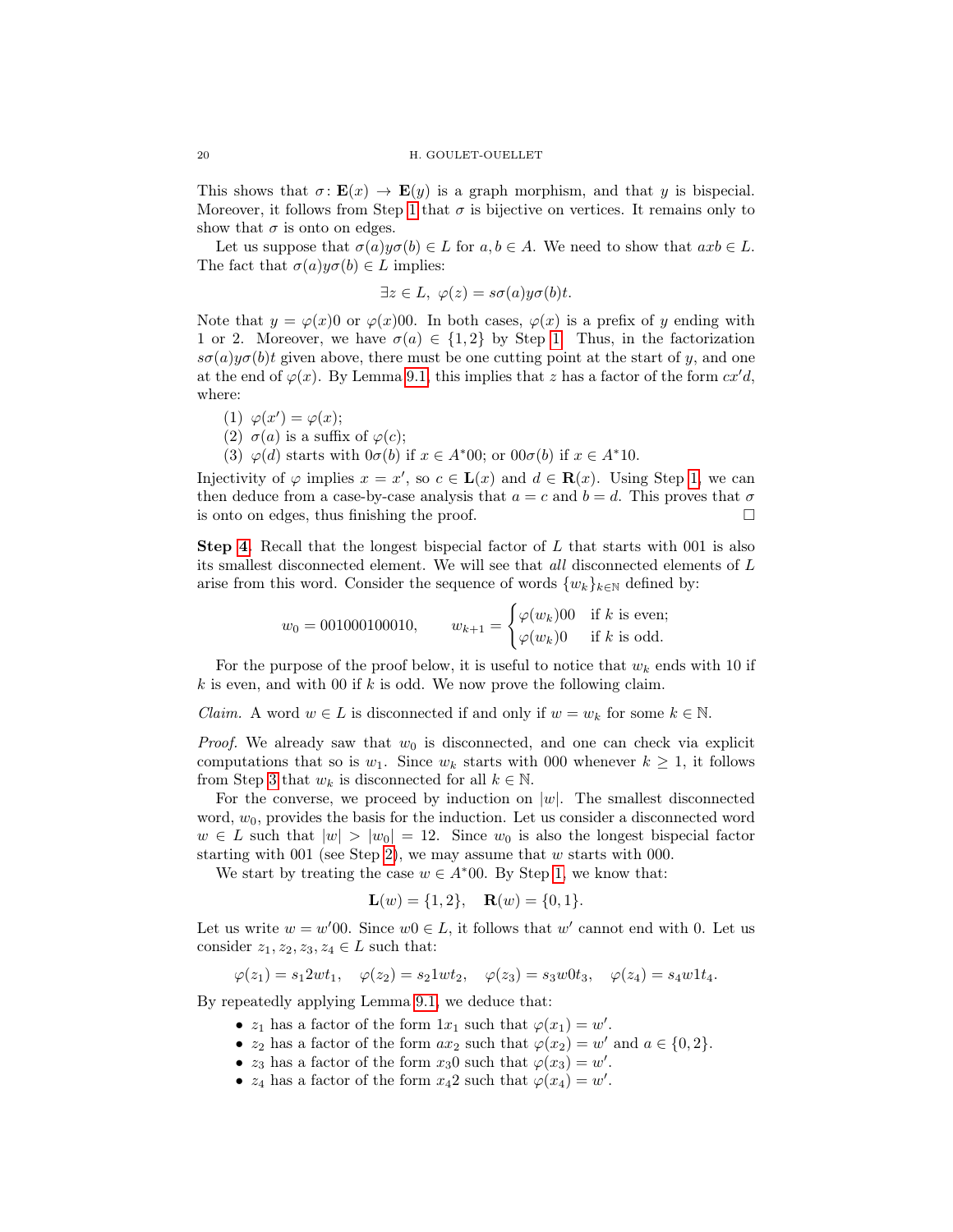

<span id="page-20-0"></span>FIGURE 8. Extension graphs of the disconnected words of L.

Since  $\varphi$  is injective, we deduce  $x_1 = x_2 = x_3 = x_4 = x$ , and x is bispecial. Note that  $|x| \leq 2$  would imply  $|w| = |\varphi(x)| + 2 \leq 10$ , which is a contradiction. Thus, we may assume  $|x| \geq 3$ . Since 2 is a right extension of x, we deduce by Step [1](#page-15-1) that  $x \in A^*10$ . By Step [4,](#page-15-4)  $\mathbf{E}(x) \cong \mathbf{E}(\varphi(x)00) = \mathbf{E}(w)$ ; thus, x is disconnected. By induction,  $x = w_k$  for some  $k \in \mathbb{N}$ , and since x ends with 10, k is even. Therefore  $w = \varphi(w_k)00 = w_{k+1}.$ 

The case  $w \in A^*10$  is handled in a similar fashion. Let us go quickly over the argument. This time, we have

$$
\mathbf{L}(w) = \{1, 2\}, \quad \mathbf{R}(w) = \{0, 2\}.
$$

We write  $w = w'0$ . Take  $z_1, z_2, z_3, z_4 \in L$  such that:

$$
\varphi(z_1) = s_1 2wt_1, \quad \varphi(z_2) = s_2 1wt_2, \quad \varphi(z_3) = s_3 w 0t_3, \quad \varphi(z_4) = s_4 w 2t_4.
$$

Again, it follows from Lemma [9.1](#page-16-0) that:

- $z_1$  has a factor of the form  $1x_1$  such that  $\varphi(x_1) = w'$ .
- $z_2$  has a factor of the form  $ax_2$  such that  $\varphi(x_2) = w'$  and  $a \in \{0, 2\}.$
- $z_3$  has a factor of the form  $x_3a$  such that  $\varphi(x_3) = w'$  and  $a \in \{0, 2\}.$
- $z_4$  has a factor of the form  $x_4$ 1 such that  $\varphi(x_4) = w'$ .

By injectivity of  $\varphi$ , we have  $x_1 = x_2 = x_3 = x_4 = x$  and x is bispecial. Moreover,  $|x| \leq 2$  would imply  $|w| = |\varphi(x)| + 1 \leq 9$ , which contradicts our standing assumption that  $|w| > 12$ . Thus, we may assume  $|x| \geq 3$ . Since 1 is a right extension of x, it follows from Step [1](#page-15-1) that x ends with 00, so by Step [3,](#page-15-3)  $\mathbf{E}(x) \cong \mathbf{E}(\varphi(x)0) = \mathbf{E}(w)$ . This implies that x is disconnected, so by induction  $x = w_k$  for some  $k \in \mathbb{N}$ . As x ends with 00, k is odd and  $w = \varphi(w_k)0 = w_{k+1}$ .

This, combined with the graph isomorphism identified in Step [3,](#page-15-3) allows us to explicitly compute the extension graphs of all the disconnected words of L. These extension graphs are shown in Figure [8.](#page-20-0)

**Step [5.](#page-15-5)** Now that we know exactly which are the disconnected words of  $L$ , it remains to show that these words are suffix-connected. For  $k \in \mathbb{N}$ , let us write  $d_k = |\varphi^k(001)| + 1$  and  $y_k = \text{tail}^{d_k - 1}(w_k)$ . This means that  $w_k = \varphi^k(001)y_k$  and the depth  $d_k$  suffix extension graph of  $w_k$  is precisely  $\mathbf{E}_{d_k,d_k}(y_k)$ . For the case  $k = 0$ , we have  $d_0 = 4$  and  $y_0 = 000100010$ . Notably, the depth 4 suffix extension graph of  $w_0$ , which is shown in Figure [9,](#page-21-0) is connected, hence  $w_0$  is suffix-connected at depth 4. We will show that  $w_k$  is suffix-connected at depth  $d_k$  for all  $k \in \mathbb{N}$ .

Let us first note that the natural embedding of  $\mathbf{L}(w_k)$  in  $\mathbf{E}_{d_k, d_k}(y_k)$  is given by right multiplication by  $\varphi^k(001)$ . Before concluding the proof of Theorem [1.4,](#page-1-2) we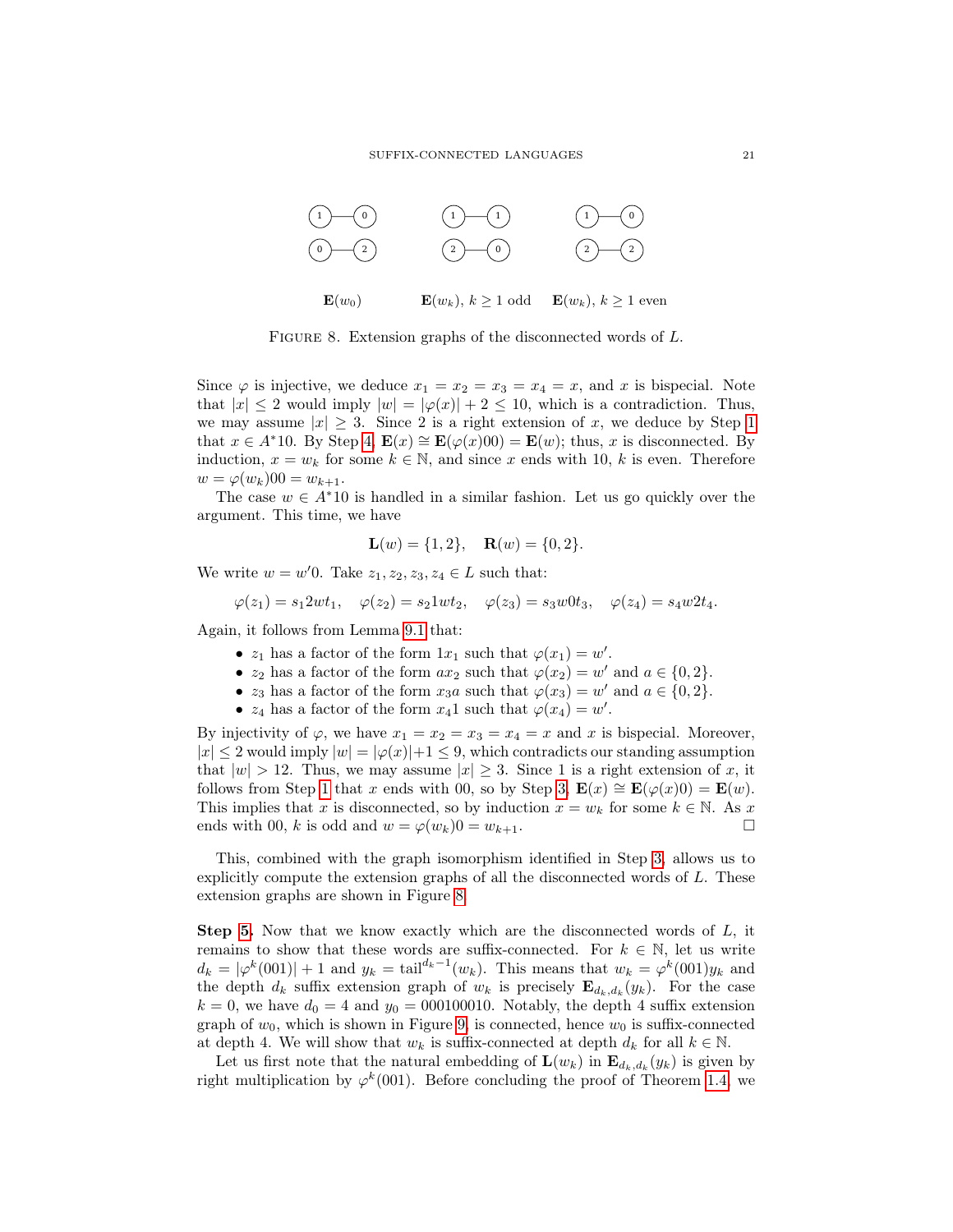

 $\mathbf{E}_{1,1}(001000100010) \quad \mathbf{E}_{2,2}(01000100010)$  $\mathbf{E}_{3,3}(1000100010)$  $E_{4,4}(000100010)$ 

<span id="page-21-0"></span>FIGURE 9. Suffix extension graphs of  $w_0 = 001000100010$  at depth up to 4. The dashed vertices represent the natural embeddings of  $\mathbf{L}(w_0)$ .

need to establish the following technical lemma, which gives some properties of the words  $x_k = \text{init}(\varphi^k(2)).$ 

**Lemma 9.2.** For all  $k \in \mathbb{N}$ , the following hold:

- $(1)$   $x_{k+1} =$  $\int \varphi(x_k)$ 00 if k is even;  $\varphi(x_k)0$  if k is odd.
- (2)  $x_k0$  is a prefix of  $\varphi^k$ (0).

*Proof.* (1) If k is even, then  $\varphi^k(2) = x_k 2$  and  $\varphi^{k+1}(2) = x_{k+1} 1$ . It follows that

$$
x_{k+1}1 = \varphi(x_k2) = \varphi(x_k)001.
$$

Hence, the result follows. Similarly, if k is odd,  $\varphi^k(2) = x_k 1$ ,  $\varphi^{k+1}(2) = x_{k+1} 2$ , and

$$
x_{k+1}2 = \varphi(x_k1) = \varphi(x_k)02.
$$

(2) We proceed by induction on k. The basis,  $k = 0$ , is obvious. Let us assume  $\varphi^k(0) = x_k 0 t_k$ , for some  $t_k \in A^*$ . Hence,

$$
\varphi^{k+1}(0) = \varphi(x_k 0 t_k) = \varphi(x_k) 0001 \varphi(t_k) = \begin{cases} x_{k+1} 01 \varphi(t_k) & \text{if } k \text{ even;} \\ x_{k+1} 001 \varphi(t_k) & \text{if } k \text{ odd.} \end{cases} \square
$$

By the recursive definition of  $w_k$  and a straightforward inductive argument involving Part (1) of the lemma, we have  $\varphi^k(y_0)x_k = y_k$  for all  $k \in \mathbb{N}$ . Moreover, note that  $x_k$  is a prefix of both  $\varphi^k(2000)$  and  $\varphi^k(0010)$ , the former by definition and the latter by part (2) of the lemma. Since 2000 and 0010 are right extensions of  $y_0$  (see Figure [9\)](#page-21-0), it follows that  $x_k^{-1} \varphi^k(2000)$  and  $x_k^{-1} \varphi^k(0010)$  are right extensions of  $y_k$ . With these observations in mind, we are ready to conclude the proof of Theorem [1.4.](#page-1-2) We do this by establishing the following claim.

*Claim.* For  $k \ge 1$ , there is a path in  $\mathbf{E}_{d_k, d_k}(y_k)$  between  $1\varphi^k(001)$  and  $2\varphi^k(001)$ .

Proof of the claim. Consider the map  $\sigma_k: \mathbf{E}_{d_0,d_0}(y_0) \to \mathbf{E}_{d_k,d_k}(y_k)$  defined as follows: an element  $u \in L_{d_0}(y_0) = \{0001, 0102, 1001\}$  is mapped to the suffix of length  $d_k$  of  $\varphi^k(u)$ , and an element  $v \in \mathbf{R}_{d_0}(y_0) = \{2000, 0010\}$  is mapped to the prefix of length  $d_k$  of  $x_k^{-1} \varphi^k(v)$ . We first need to show that this map is well-defined. This amounts to show that  $|\varphi^k(u)| \geq d_k$  for all  $u \in \mathbf{L}(y_0)$ , and  $|\varphi^k(v)| - |x_k| \geq d_k$  for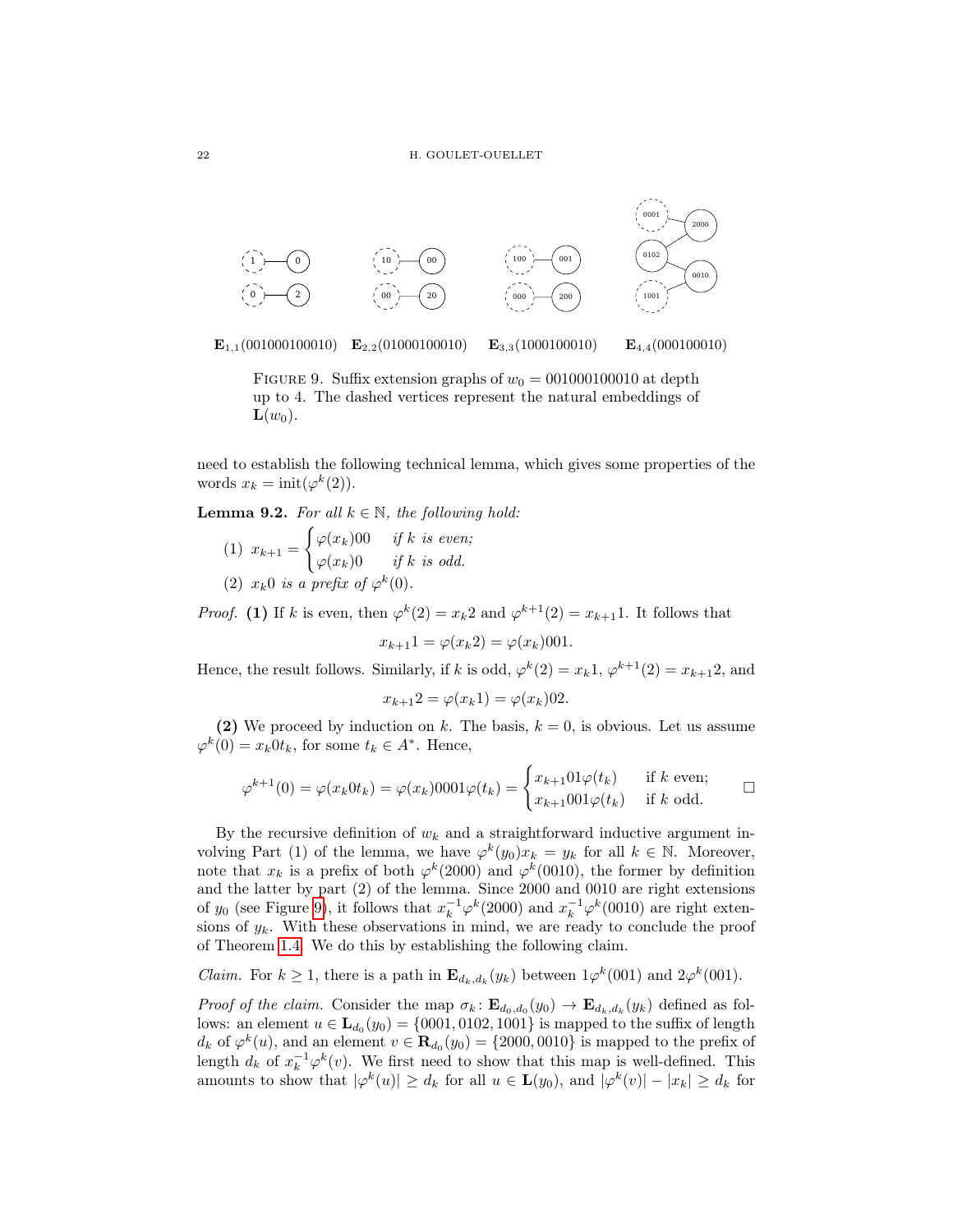all  $v \in \mathbf{R}(y_0)$ . The former condition is obvious, and the latter boils down to a few computations:

$$
|\varphi^k(0010)| - |x_k| = |\varphi^k(001)| + |\varphi^k(0)| - |\varphi^k(2)| + 1
$$
  
> 
$$
|\varphi^k(001)| + 1 = d_k;
$$
  

$$
|\varphi^k(2000)| - |x_k| = |\varphi^k(2000)| - |\varphi^k(2)| + 1
$$
  
= 
$$
|\varphi^k(000)| + 1
$$
  
> 
$$
|\varphi^k(001)| + 1 = d_k.
$$

Note that  $\sigma_k$  maps {0001, 1001} onto the natural embedding of  $\mathbf{L}(w_k)$ . Since  $\mathbf{E}_{d_0,d_0}(y_0)$  is connected, it suffices to show that  $\sigma_k$  defines a graph morphism. Take  $u \in \mathbf{L}_{d_0}(y_0)$  and  $v \in \mathbf{R}_{d_0}(y_0)$ , and suppose that  $uy_0v \in L$ . Then, it follows that  $\varphi^k(uy_0v) \in L$ . Since  $\sigma_k(u)$  is a suffix of u and  $x_k \sigma_k(v)$  is a prefix of v, we conclude that  $\sigma_k(u)y_k\sigma_k(v) = \sigma_k(u)\varphi^k(y_0)x_k\sigma_k(v)$  is a factor of  $\varphi^k(uy_0v)$ . Therefore, it must also be in L, and  $\sigma_k : \mathbf{E}_{d_0,d_0}(y_0) \to \mathbf{E}_{d_k,d_k}(y_k)$  is a graph morphism.

With some extra work, we were able to show that the map  $\sigma_k$  defined in the previous proof is in fact a graph isomorphism. To prove this, we made use of the following observation, which is a consequence of the Cayley-Hamilton theorem: for any word  $x \in A^*$ , the sequence  $(|\varphi^k(x)|)_{k \in \mathbb{N}}$  follows the linear recurrence determined by the characteristic polynomial of  $\varphi$ . This is a general observation which holds for any substitution, and we believe it could be useful for establishing suffixconnectedness in harder cases.

## 10. CONCLUSION

Let us end this paper by suggesting a few ideas for future reasearch.

Firstly, we feel that the proof presented in Section [9,](#page-15-0) on account of its ad-hoc and technical nature, is somewhat unsatisfactory. We hope it could be improved.

Question 10.1. Is there a more systematic approach to show that a given language is suffix-connected?

In particular, it could be interesting to study other examples of suffix-connected languages defined by primitive substitutions, and see how much of Section [9](#page-15-0) can be recycled. According to our computations, the languages defined by the following primitive substitutions are likely to be suffix-connected while also having infinitely many disconnected elements:

> $0 \rightarrow 100$  $1 \rightarrow 032$  $2 \rightarrow$  $3 \rightarrow 03$  $\frac{552}{232}$ ;  $0 \rightarrow 01$  $1 \rightarrow 2$  $\begin{array}{cccc} 1 & \cdots & 2 \\ 2 & \mapsto & 3 \end{array}$ ;  $3 \rightarrow 02$ 0 7→ 12  $\begin{array}{ccc} 1 & \mapsto & 2 \\ 2 & \mapsto & 01 \end{array}$ .

In [\[8\]](#page-23-3), Dolce and Perrin introduced the notion of an eventually dendric language, which requires all but finitely many extension graphs to be trees. This suggests the analogous notion of an eventually suffix-connected language, in which all but finitely many words are suffix-connected.

Question 10.2. Can we find a generalization of Theorem [1.1](#page-0-0) for eventually suffixconnected languages?